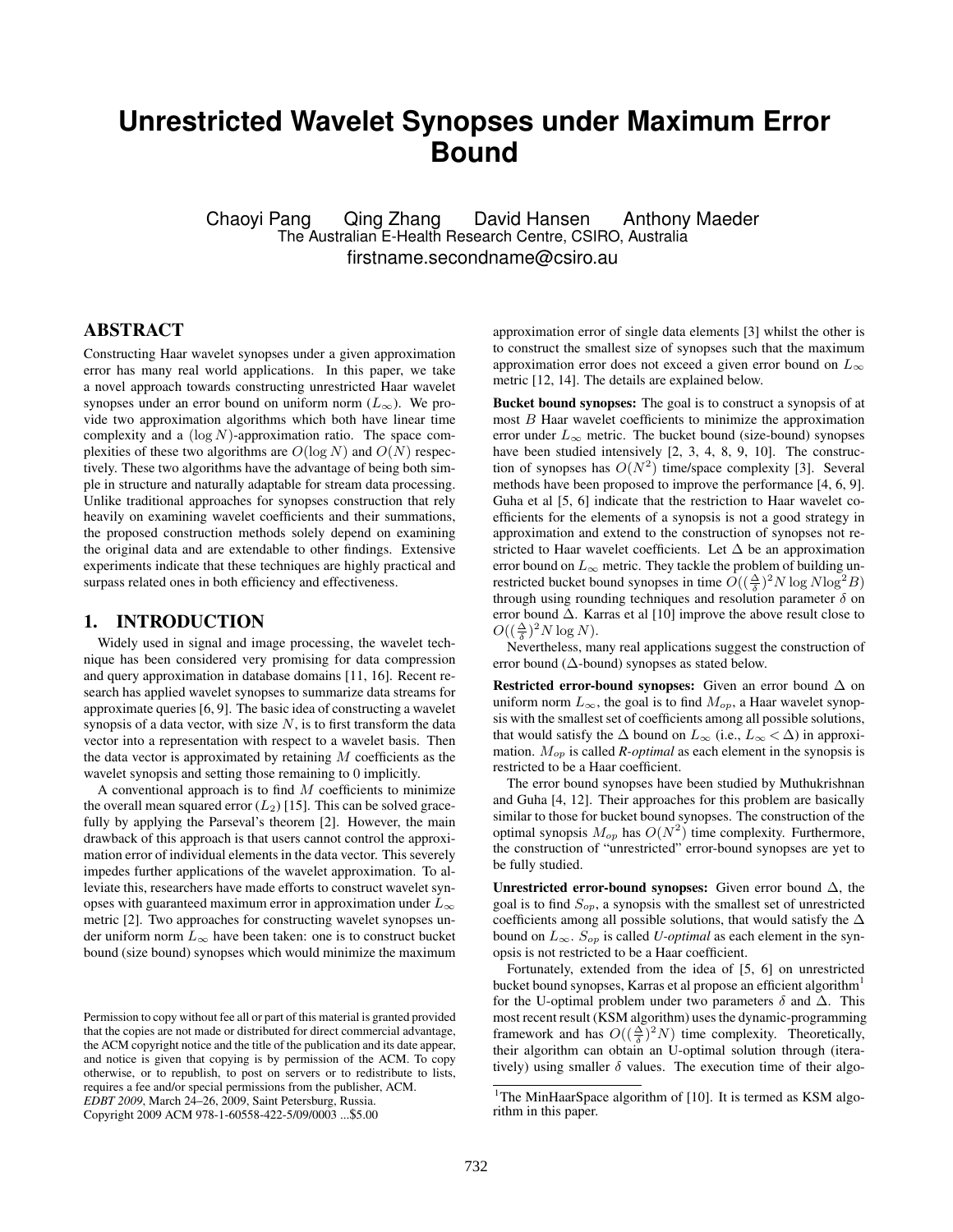rithm greatly depends on the value of  $\delta$  and  $\Delta$ : It derives a smaller sized synopsis under a smaller  $\delta$  value but requires a greater length of time $2$ .

Given a data vector and an error bound  $\Delta$ , the objective of this paper is to provide efficient algorithms for constructing an unrestricted synopsis S such that the maximum approximation error of each single data element is bounded by  $\Delta$  and S is quite close to  $S_{op}$  in size.

Motivations: The unrestricted error-bound synopses are preferred in many applications where the size-bound synopses can be naturally unadaptable. For example, the correlation analysis on the surgery patients requires the physiological data collected during operations to be stored in the database in sampling manner for the storage and query concerns. The size-bound synopses would not be suitable for this scenario due to the variations in the durations of surgery operations and may generate unqualified samplings. Furthermore, the major issues in this application are time efficiency and compression quality: The restriction of Haar wavelet coefficients samples has little effect.

Examples of physiological data include electrocardiogram, arterial blood pressure, central venous pressure and respiration etc.

Contributions: We provide two linear-time algorithms on constructing the unrestricted error bound synopses: Fixed-value Shift (F-Shift) algorithm and Sliding-value Shift (S-Shift) algorithm. F-Shift is an approximation algorithm for the unrestricted absolute error-bound problem while S-Shift can be viewed as an optimal version of the former. That is, S-Shift always generates smaller (or equal) sized synopses than that of F-Shift. Compared with conventional approaches, our contributions in this paper can be summarized as follows:

(1) We provide two computationally efficient and effective approximation algorithms to construct unrestricted error-bound synopses under  $L_{\infty}$  metric. Let N be the size of the data vector. Our two algorithms, F-Shift and S-Shift, both have linear time complexity. F-Shift has  $O(\log N)$  space complexity and S-Shift has  $O(N)$  space complexity. They are  $(\log N)$ -approximation algorithms. Let  $S_F$ and  $S<sub>S</sub>$  represent the synopses constructed by our F-Shift and S-Shift algorithms respectively. Then  $|S_S| \leq |S_F| \leq |S_{op}| \log N$ holds for the optimal synopsis  $S_{op}$ . Furthermore, we show that this property does not hold for R-optimal synopsis  $M_{op}$ . We indicate the size of  $M_{op}$  can be very large even if  $S_{op}$  is very small (Example 4.6). This result suggests that unrestricted synopses such as  $S_F$ or  $S<sub>S</sub>$  can be preferable to restricted synopses in real applications.

(2) Our approach in constructing unrestricted synopses is novel. The traditional methods usually work on the decomposed data (coefficients) and find the retained coefficients either by checking the combinatorial path summations [4, 6, 10, 12] or by retaining the most "significant" coefficients [9]. Instead, we construct synopses by "shifting" (shrinking) the adjacent data ranges, which will be explained later in detail.

(3) The shift algorithms are directed by and based on the three novel concepts along with their relevant properties proposed in the paper: shift transformation, data scope and shift range. These properties lead to the correctness of the Shift algorithms and the above-listed features. The same methodology can be extended to other findings besides the construction of synopses on relative errors [13].

(4) The efficiencies and effectiveness of Shift algorithms have been

| <b>Symbol</b>               | <b>Description</b>                          |  |  |
|-----------------------------|---------------------------------------------|--|--|
| $i \in \{0N-1\}$            |                                             |  |  |
| $D, [d_0; \ldots; d_{N-1}]$ | data vector                                 |  |  |
| $W_D$                       | Haar wavelet transformation on D            |  |  |
| $\overline{T}$              | error tree                                  |  |  |
| $c_i, s_i$                  | coefficient node, shift coefficient node    |  |  |
| $d_i, d_i$                  | leaf/data node and its reconstruction       |  |  |
| path(u)                     | all ancestors of node u in $T$              |  |  |
| T(c)                        | subtree rooted at c                         |  |  |
| $T_L(c)/T_R(c)$             | left/right subtree of $T(c)$                |  |  |
|                             | error bound on approximation $(> 0)$        |  |  |
| $\varsigma$                 | set of shift coefficients                   |  |  |
| $S_F/S_S$                   | synopsis obtained by F-Shift/S-Shift        |  |  |
| $\boldsymbol{\mathcal{M}}$  | set of Haar wavelet coefficients            |  |  |
| $M_{op}/S_{op}$             | restricted/unrestricted optimal synopsis    |  |  |
|                             | error tree after $S$ shift transform on $T$ |  |  |

Table 1: Notations

demonstrated through extensive experiments on both synthetic data and real life data. In terms of effectiveness, the Shift algorithms generate error-bound synopses with good compression quality. Although the approximation ratio on synopses size is  $\log N$  in theory, the practical tests indicate that  $|S<sub>S</sub>|$  is often quite close to the size of optimal synopses. In terms of efficiencies, the Shift algorithms dramatically improve the synopses construction time against the KSM algorithm under a same compression quality goal.

(5) Moreover, due to  $O(\log N)$  space complexity, the F-Shift algorithm can be used as an online compression algorithm for stream data: the algorithm processes incoming data progressively and does not require the Haar wavelet error tree to be pre-computed. In the process of compressing stream data, algorithms with linear (or above) space complexity cannot be used directly and require a mechanism to segment incoming data into sections (e.g., fixed windows). In contrast, unlike those existing compression methods including those on  $L_p$  (1  $\leq$   $p < \infty$ ) measure, the F-Shift algorithm can compress stream data directly in a synchronized way.

The rest of the paper is organized as follows. Section 2 explains the basic terminologies. Section 3 describes the shift transformation and defines the data scope and the shift range concepts, in conjunction with their related properties. Section 4 introduces the F-Shift algorithm and its properties. Section 5 is about the S-Shift algorithm. Section 6 reports our experiment results. Section 7 concludes this paper.

## 2. HAAR WAVELET AND DATA APPROX-IMATION

Table 1 summarizes the notations used throughout this paper.

Wavelets are a mathematical tool for hierarchically decomposing functions. Generally, the wavelet decomposition of a function consists of a coarse overall approximation together with detail coefficients that influence the function at various scales [15]. It can generally be computed in linear time.

The Haar wavelet is the simplest wavelet. The Haar wavelet decomposition of a data vector consists of a coefficient representing the overall average of the data values followed by detail coefficients in the order of increasing resolution. Each detail coefficient is the difference of a pair of averaged values from the lower level.

Suppose we are given data vector  $D = \{19; 17; 12; -4; 7; -1;$  $-3$ ;  $-7$ ] containing  $N = 8$  data values. The Haar wavelet decomposition of D can be computed as follows. We first average the data values, pairwise, to get a new lower-resolution data with values  $[18; 4; 3; -5]$ . That is, the first two values in the original data (19 and 17) average to 18, and the second two values 12 and −4

<sup>&</sup>lt;sup>2</sup>As stated in [10]: Smaller ( $\delta$ ) values burdened the running time without significant quality increase; larger  $(\delta)$  values were undermining the quality of the synopses.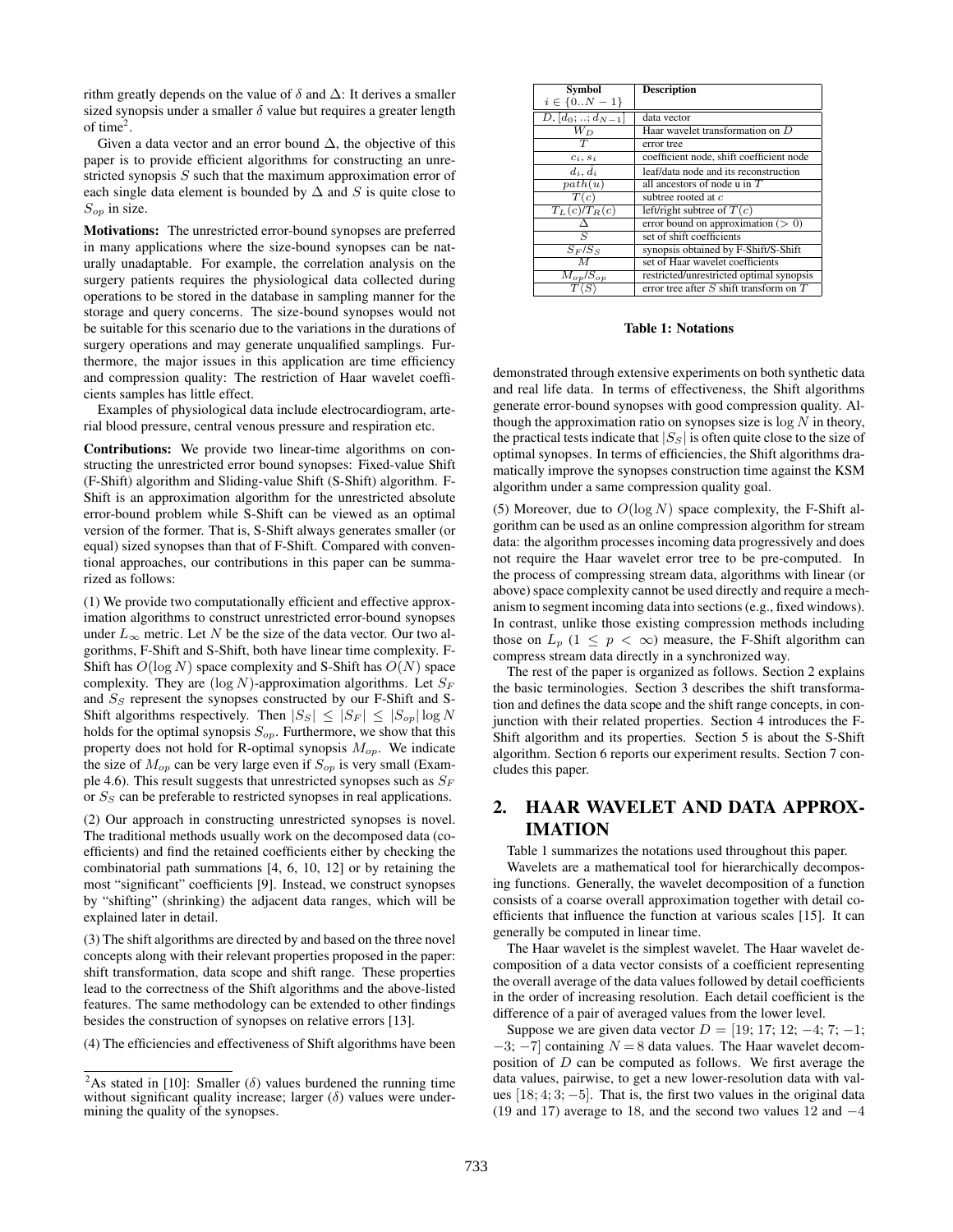average to 4, and so on. We also store the pairwise differences of the original values (divided by 2) as detail coefficients:  $\left[\frac{19-17}{2}\right]$ ;  $\frac{12+4}{2}$ ;  $\frac{7+1}{2}$ ;  $\frac{-3+7}{2}$ , which is [1; 8; 4; 2]. It is easy to see that the original values can be recovered from the averages and differences. By repeating this process recursively on the averages, we get the Haar wavelet decomposition in Figure 1(i). We define the wavelet decomposition  $W_D$  of data vector  $D$  to be the coefficient representing the overall average of the original data, followed by the detail coefficients in the order of increasing resolution. That is,  $W_D = [5;$ 6; 7; 4; 1; 8; 4; 2].

The Haar wavelet decomposition can be expressed in an error tree structure [11]. Depicted in Figure 1(ii), error tree  $T$  is a hierarchical structure representing the nodes of  $W_D$  and  $D$ , where each internal node  $c_i$  represents a wavelet coefficient and each leaf node  $d_i$  represents an original data item. We use  $T(u)$  to denote the subtree rooted at u,  $T_L(u)$  and  $T_R(u)$  as the subtrees rooted at the left and right child of u respectively.

Given a node u (internal or leaf), we define  $path(u)$  as the set of nodes that lie on the path from the root node to  $u$  (excluding  $u$ ). To reconstruct any leaf node  $d_i$  through the error tree T, we only need to compute the signed summation of nodes belonging to  $path(d_i)$ . That is,

$$
d_i = \sum_{c_j \in path(d_i)} \delta_{ij} c_j,
$$
 (1)

where  $\delta_{ij} = +1$  if  $d_i \in T_L(c_j)$  and  $\delta_{ij} = -1$  if  $d_i \in T_R(c_j)$ . From this property, we define an error tree to be a binary tree where each leaf node  $d_i$  equals the signed summation of all the internal nodes of  $path(d_i)$ . That is, each  $d_i$  satisfies Equation (1).

Being reconstructed from  $W_D$ , data vector  $D$  can also be approximated with a subset of  $W_D$ . Let  $d_i$  denote the approximated proximated with a subset of  $W_D$ . Let  $a_i$  denote the approximated data value of  $d_i$  on  $M \subseteq W_D$ . That is,  $\hat{d}_i = \sum_{c_j \in path(d_i) \cap M} \delta_{ij} c_j$ . Rather than obtaining the minimum set  $M \subseteq W_D$  that satisfies  $\max_{0 \le i \le N} |\hat{d}_i - d_i| < \Delta$  for a given error bound  $\Delta > 0$ , in this paper, we will investigate how to find a close-to-minimum-sized  $S$  such that  $\max_{0 \le i < N} |\hat{d}_i^{(S)} - d_i| < \Delta$  where

$$
\hat{d}_i^{(S)} = \sum_{c_j \in path(a_i) \land s_j \in S} \delta_{ij} s_j.
$$
 (2)

Generally, S is a set of  $s_i$  obtained from a subset of  $W_D$  by representing each  $c_j$  in the subset with  $s_j$ . Equation (2) is the signed summation of S nodes on  $path(d_i)$ . Detailed discussion on S and its graphic meaning will be given in the next section.

EXAMPLE 2.1. *In error tree* T *of Figure 1(ii)*,  $T(c_5) = T_R(c_2)$ *and*  $T(c_4) = T_L(c_2)$ *. Data value*  $d_2$  *can be reconstructed through the nodes of path* $(d_2)$ *, i.e.,*  $d_2 = 5 + 6 + (-7) + 8$ *. Let*  $M =$  ${c_1, c_2, c_3, c_5, c_6}$  *and*  $S = {s_0, s_1, s_5}$  *where*<sup>3</sup>  $s_0 = 5.5, s_1 =$ 5.75 and  $s_5 = 8$ . Then  $\hat{d}_2 = 6 + (-7) + 8$ *, which is* 7*, and*  $\hat{d}_{2}^{(S)} = 5.5 + 5.75 + 8$ *, which is* 19.25*.* 

#### 3. CONCEPTS AND PROPERTIES

In this section, three major concepts of this paper: *shift transformations*, *data scope* and *shift range* are defined. Some properties for each concept are given. We will firstly show how to use shift transformations to generate synopses. We then indicate that data scopes and shift ranges can be used to select shift coefficients and for assigning shift values. With these results, the general idea of Shift algorithms is given in Section 3.4.

#### 3.1 Shift Transformation

Shift transformations supply graphic explanations and meanings for the unrestricted synopses and their formations. In this subsection, we first define shift transformations. We then show that a synopsis is a set of shift values generated from shift transformations that transform the error tree to "∆-bound" (Property 3.3).

Let  $c_i$  be a coefficient of error tree T and  $s_i$  be a real value. An  $s_i$ -shift transformation at  $c_i$  of T transforms T into  $T' = T\langle s_i \rangle$ through the following steps:

1. Replace coefficient  $c_i$  with  $c_i - s_i$ ;

2. When  $i > 0$ ,

(a) replace each leaf node d of  $T_L(c_i)$  with  $d - s_i$ ;

(b) replace each leaf node d of  $T_R(c_i)$  with  $d + s_i$ .

3. When  $i = 0$ , replace each leaf node d of T with  $d - s_0$ .

 $s_i$  is called the *shift coefficient* (at  $c_i$ ). In general, suppose that S is a set of shift coefficients on error tree T.  $T\langle S \rangle$  is the tree transformed from T through applying the above steps on each  $s_i \in$ S iteratively. Clearly,  $T\langle S \rangle$  is well defined and irrelevant to the transformation order of the elements in S.

From the error tree definition, it can be proven that  $T\langle S \rangle$  is the error tree on the updated data vector.

PROPERTY 3.1. *Let* T *be an error tree and* S *be a set of shift coefficients on* T. Then  $T\langle S \rangle$  *is also an error tree.* 

The above property assures that the Shift algorithms introduced in the paper work on an error tree at each iteration.

EXAMPLE 3.2. *(Continued from Example 2.1) Error trees of*  $T(\{s_5\}), T(\{s_1, s_5\})$  and  $T(\{s_0, s_1, s_5\})$  are expressed from Fig*ure 1(iii) to Figure 1(v) respectively.*

A set of shift coefficients S is called a  $\Delta$ -bound unrestricted synopsis (or simply *synopsis*) if  $|diff_S(d_i)| < \Delta$  holds for each  $d_i$  of T where  $diff_S(d_i) = d_i - \hat{d}_i^{(S)}$ .

Generally, a shift coefficient  $s_i$  of  $S$  may not have the same value as  $c_i$ . A *restricted synopsis* is a synopsis where each  $s_i = c_i$ in  $S$ . In this paper, a restricted synopsis will be denoted by  $M$ . An *optimal* (restricted/unrestricted) synopsis is a synopsis that has the smallest size among all possible synopses. By  $M_{op}$  (and  $S_{op}$ ) we denote the optimal restricted (and unrestricted) synopsis respectively. Clearly,  $|M_{op}| \leq |M|$  and  $|S_{op}| \leq |S|$  hold.

Error tree T is  $\Delta$ -*bound* if  $|d_i| < \Delta$  holds for each  $d_i$  of T. The following results can be directly proven from the definition of synopses. It assures the correctness of Shift algorithms and indicates that a synopsis can be derived from shift transformations.

PROPERTY 3.3. *Let* T *be an error tree.*

- *1.*  $T\langle S_{op} \rangle$  *is*  $\Delta$ *-bound.*
- *2. Empty set* ∅ *is a synopsis iff* T *is* ∆*-bound.*
- *3. S is a synopsis of*  $T$  *iff*  $T\langle S \rangle$  *is*  $\Delta$ *-bound.*
- *4. If*  $T$  *is* ∆*-bound, then*  $|c_i| < \Delta$  *holds for each*  $c_i \in T$ *.*

Property 3.3(4) can be proven by borrowing Property 1 of [14]. Roughly, if each  $|d_i| < \Delta$ , then the averages of any data values are less than ∆. Thus the averages of their differences are less than ∆. That is,  $|c_i| < \Delta$  for each  $c_i \in T$ .

EXAMPLE 3.4. *(Continued from Example 3.2) Let*  $\Delta = 8$ *. It can be verified that*  $M_{op} = \{c_1, c_2, c_3, c_5, c_6\}$  *and*  $S_{op} = \{s_0, s_1, s_5\}$ *hold.*  $M = \{c_0, c_1, c_2, c_3, c_5, c_7\}$  *is a restricted synopsis. Figure 1(v) is*  $T\langle S_{op} \rangle$  *and Figure 1(vi) is*  $T\langle M_{op} \rangle$ *. Clearly,*  $|d_i| < \Delta$ *holds for each*  $d_i \in T\langle S_{op} \rangle$  *(or*  $d_i \in T\langle M_{op} \rangle$ *).* 

<sup>&</sup>lt;sup>3</sup>We will explain why we chose these particular values for  $s_i$  in Section 3.3.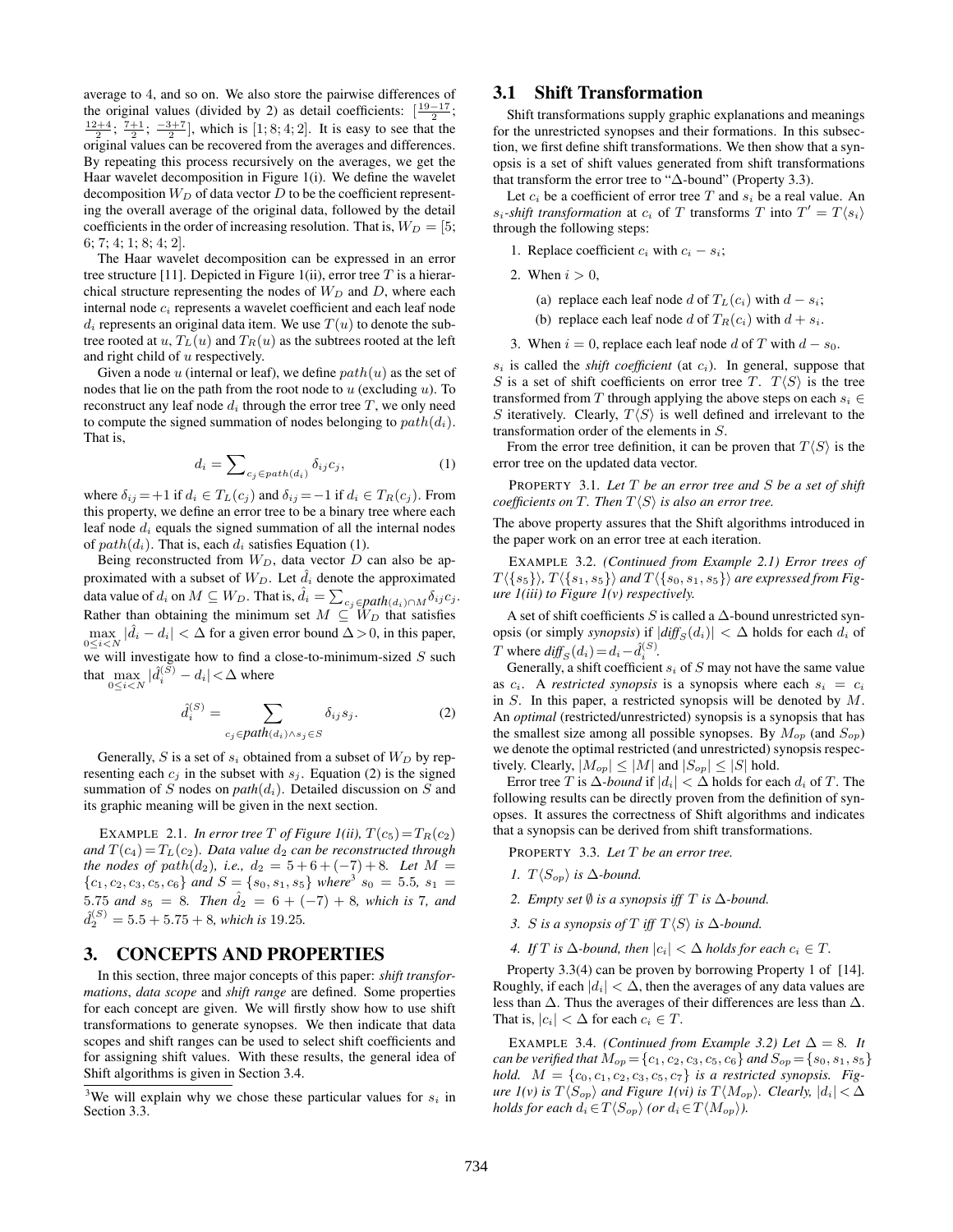

Figure 1: Example ( $\Delta = 8$ ):  $M_{op} = \{c_1, c_2, c_3, c_5, c_6\}$  and  $S_{op} = \{s_0, s_1, s_5\}.$ 

#### 3.2 Data Scope

Property 3.3 shows that a synopsis can be obtained through shift transformations. One of the remaining questions is which coefficient needs to be shifted or which  $s_i$  should be in a synopsis? In order to answer this question, we propose the *data scope* concept.

DEFINITION 3.5. Let  $T'$  be a subtree of error tree  $T$  and  $S$  be *a set of shift coefficients. The (data) scope of* T 0 *on* S *is defined as*

$$
scope(T', S) = \frac{1}{2} \max_{d_i, d_j \in T'} |diff_S(d_i) - diff_S(d_j)|.
$$

Intuitively,  $\text{scope}(T', S)$  describes the data extents of  $T' \langle S \rangle$  and measures  $\max_{d'_i, d'_j \in T'(S)} |d'_i - d'_j|$ . With this concept, we will explain when a coefficient of a subtree needs to be shifted.

Let  $S$  be a set of shift coefficients. For simple expressions, we denote  $\{s_i|c_i \in T(c) \land s_i \in S\}$ , the subset of S that locates in  $T(c)$ , by  $T(c) \sqcap S$ . The following property suggests that the exhaustive combinations on  $path(d_i)$  as in [12, 4] can be alleviated by checking data scopes.

PROPERTY 3.6. *Let* S *be a set of shift coefficients. Then, for any coefficient* c *of* T*,*

- (i)  $scope(T(c), M_{op}) < \Delta$  and  $scope(T(c), S_{op}) < \Delta$  hold;
- (ii)  $scope(T(c), S) = scope(T(c), T(c) \sqcap S);$
- (iii) *if scope*( $T(c)$ ,  $\emptyset$ )  $\geq \Delta$ *, then*  $T(c) \cap M_{op} \neq \emptyset$ *;*
- (iv) *if scope*( $T(c)$ ,  $\emptyset$ ) ≥  $\Delta$ *, then*  $T(c) \sqcap S' \neq \emptyset$  *holds for any synopsis* S 0 *.*

PROOF. The proof of (i) can be obtained from the definitions of  $M_{op}$ ,  $S_{op}$  and data scope directly.

The proof of (ii): Let  $d_i$  and  $d_j$  be any two data nodes in  $T(c)$ .  $\hat{d}_i^{(S)}$  and  $\hat{d}_j^{(S)}$ , the reconstructed  $d_i$  and  $d_j$  on S, are built from the summation of two parts: (a)  $\hat{d}_{i1}^{(S)}$  and  $\hat{d}_{j1}^{(S)}$  from the nodes of  $(T-T(c)) \sqcap S$  where  $\hat{d}_{i1}^{(S)} = \hat{d}_{j1}^{(S)}$  and, (b)  $\hat{d}_{i2}^{(S)}$  and  $\hat{d}_{j2}^{(S)}$ ; where

 $\hat{d}_{i2}^{(S)}$  and  $\hat{d}_{j2}^{(S)}$  from the nodes of  $T(c) \sqcap S$ . Since  $\hat{d}_{h}^{(S)} = \hat{d}_{h1}^{(S)} + \hat{d}_{h2}^{(S)}$ and  $\text{diff}_S(d_h) = d_h - \hat{d}_h^{(S)}$  for  $h = i, j$ ,

$$
diff_S(d_i) - diff_S(d_j) = (d_i - \hat{d}_i^{(S)}) - (d_j - \hat{d}_j^{(S)})
$$
  
= 
$$
(d_i - \hat{d}_{i1}^{(S)}) - (d_j - \hat{d}_{j1}^{(S)}).
$$

That is,  $|diff_S(d_i) - diff_S(d_j)| = |diff_{T(c) \cap S}(d_i) - diff_{T(c) \cap S}(d_j)|$ . As  $d_i$  and  $d_j$  are arbitrary data of  $T(c)$ , (ii) is proven from the definition of data scope.

As the proofs of (iii) and (iv) are similar, we will only prove (iii) in the following.

Otherwise, assume that  $T(c) \cap M_{op} = \emptyset$  holds. From (ii), we have  $scope(T(c), M_{op}) = scope(T(c), \emptyset)$ . Since  $scope(T(c), \emptyset) \geq \Delta$ ,  $scope(T(c), M_{op}) \geq \Delta$  holds. Therefore, (iii) is proven, as it is contradictory to (i).  $\Box$ 

We will call subtree  $T(c)$  *scope bound* (or simply, *s-bound*) if  $scope(T(c), \emptyset) < \Delta$ , otherwise, it is *s*-unbound.  $T(c)$  is called  $\overline{s}$ -bound (i.e., maximal s-bound) if it is s-bound and  $T(c')$  is sunbound where  $c'$  is the parent node of  $c$  in error tree  $T$ . Similarly, denote  $T(c)$  to be s-unbound if  $T(c)$  is s-unbound but each of its subtrees is s-bound. Clearly, if  $T(c)$  is  $\Delta$ -bound then it is s-bound. These concepts will be used in the Shift algorithms and for the size estimation on obtained synopses.

Property 3.6(ii) says that  $scope(T(c), S)$  is unchangeable by shifting any nodes of  $T - T(c)$ . That is, shifting the coefficients that locate outside of  $T(c)$  will not change the value of  $scope(T(c), S)$ . Property 3.6(iii) and (iv) imply that, in order to obtain a synopsis for the given  $\Delta$ , some nodes inside  $T(c)$  must be shifted whenever  $T(c)$  is s-unbound. This is the basic property for the Shift algorithms.

EXAMPLE 3.7. *(Continued from Example 3.4) For error tree* T *of Figure 1(ii),*  $T(c_4)$ *,*  $T_L(c_5)$ *,*  $T_R(c_5)$  *and*  $T(c_3)$  *are*  $\overline{s}$ *-bound.*  $T(c_4)$  *is also*  $\Delta$ *-bound. The number of*  $\overline{s}$ *-bound subtrees of*  $T$ *is* 4*.* Alternatively,  $T(c_5)$  *is* s-unbound.  $T(c_2)$  *is* s-unbound *as*  $scope(T(c_2), \emptyset) = (19 + 4)/2$  *is greater than*  $\Delta$ *. According to Property 3.6, at least one coefficient of*  $T(c_2)$  *and*  $T(c_5)$  *need to be shifted for a synopsis.*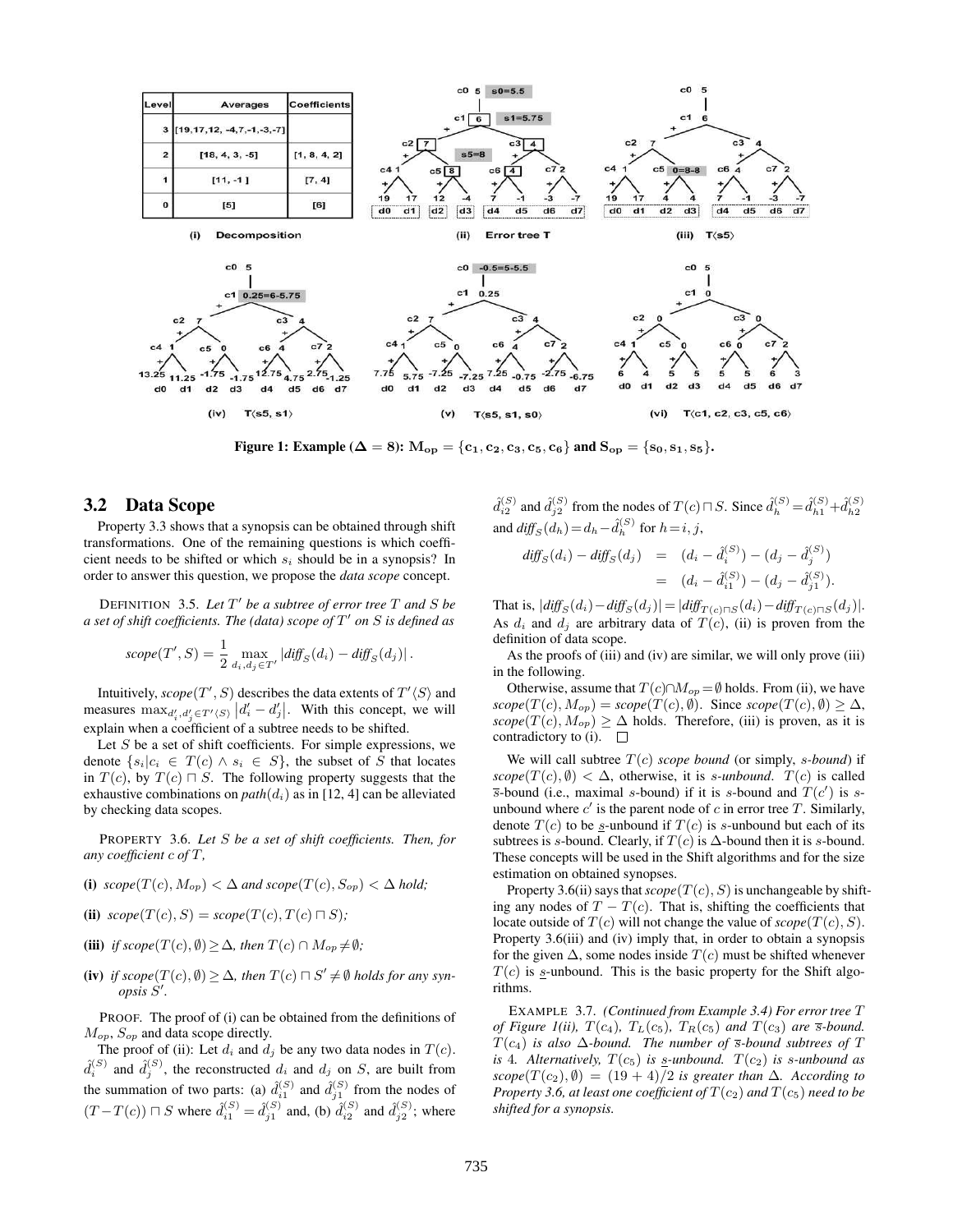## 3.3 Shift Range

To obtain a synopsis, Property 3.6 indicates that a shift coefficient in a s-unbound subtree should be retained or shifted. It is still not clear which specific coefficient should be chosen and in what value, considering that the shift coefficient  $s_i$  will usually not have the same value as coefficient  $c_i$ . These questions will be answered in this subsection. Explicitly, we will show how to convert an  $s$ -unbound subtree into an  $s$ -bound subtree by applying a shift transformation on its root node. We then give the definition of the shift range. Generally, the shift range on coefficient  $c_i$  is a range of values for  $s_i$  to choose from.

In the following, Property 3.8 actually points out a method of converting an arbitrary error tree into a  $\Delta$ -bound tree through shift transformations. Significantly, it shows that only node  $c_i$  where  $T(c_i)$  is s-unbound and/or node  $c_0$  need to be shifted in the process of generating a synopsis from bottom-up.

**PROPERTY** 3.8. Let  $T' = T(c_i)$  be a subtree of error tree T *rooted at node*  $c_i$  ( $i > 0$ ) and  $\Delta > 0$  *be a given error bound.* 

- **i.** If  $T'$  is <u>s</u>-unbound for  $\Delta$ , then there exists  $s_i$  such that  $T' \langle s_i \rangle$  is s*-bound.*
- **ii.** *If error tree*  $T$  *is s-bound but not*  $\Delta$ *-bound, then there exists*  $s_0$ *such that*  $T\langle s_0 \rangle$  *is*  $\Delta$ *-bound.*

PROOF. The proof of (i). Let  $d_{L_g}$  and  $d_{L_s}$  (or  $d_{R_g}$  and  $d_{R_s}$ ) be the largest and smallest data values of  $T_L(c_i)$  (or  $T_R(c_i)$ ) respectively. Since  $T'$  is s-unbound, the following Equations hold.

$$
\begin{cases} d_{L_g} - d_{L_s} < 2\Delta, \quad d_{R_g} - d_{R_s} < 2\Delta, \\ \max\{d_{L_g}, d_{R_g}\} - \min\{d_{L_s}, d_{R_s}\} > 2\Delta. \end{cases} \tag{3}
$$

In order to convert  $T'$  into an s-bound one, the shift coefficient s<sub>i</sub> should satisfy  $-2\Delta < d_{L_g} - s_i - (d_{R_s} + s_i) < 2\Delta$  and  $-2\Delta <$  $d_{R_g} + s_i - (d_{L_s} - s_i) < 2\Delta$ . Since  $d_{L_g} - d_{R_s} \ge -(d_{R_g} - d_{L_s}),$ this equation can be simplified into:

$$
(d_{L_g} - d_{R_s})/2 - \Delta < s_i < -(d_{R_g} - d_{L_s})/2 + \Delta. \tag{4}
$$

By Equation (3), since

$$
[-(d_{R_g} - d_{L_s})/2 + \Delta] - [(d_{L_g} - d_{R_s})/2 - \Delta]
$$
  
= 2\Delta - [(d\_{R\_g} - d\_{R\_s}) + (d\_{L\_g} - d\_{L\_s})]/2  
> 0,

the existence of  $s_i$  is proven.

The proof of (ii). Suppose that  $d_q$  and  $d_s$  are the largest and smallest data values of  $T(c_0)$  respectively. Let  $x_1 = (d_q + d_s)/2$ and  $l_1 = (d_q - d_s)/2$ . To convert T into a  $\Delta$ -bound one,  $s_0$  should satisfy  $-\Delta < x_1 - l_1 - s_0$  and  $x_1 + l_1 - s_0 < \Delta$ , or equivalently,

$$
|x_1 - s_0| < \Delta - l_1. \tag{5}
$$

From the assumption that T is s-bound,  $\Delta - l_1 > 0$  holds. Therefore, Equation (5) has solutions and  $T\langle s_0 \rangle$  is ∆-bound for each solution  $s_0$  of Equation (5).  $\Box$ 

It should be noted that  $T'(s_i)$  is not guaranteed to be s-bound if we choose  $s_i$  to be  $c_i$  in Property 3.8(i). Similarly, in Property 3.8(ii),  $T\langle s_0 \rangle$  may not be guaranteed to be  $\Delta$ -bound by setting  $s_0$  to be  $c_0$ . That is,  $c_i$  (or  $c_0$ ) may not satisfy Equation (4) (or Equation (5)).

The above proof is constructive. The proof also illustrates what values the shift coefficient needs to be chosen from. For instance, in the proof of Property 3.8(i),  $T' \langle s_i \rangle$  is s-bound for any  $s_i$  that is in the range of Equation (4).

Furthermore, a special situation of Equation (4) is to minimize the scope of  $T'(s_i)$ : in addition to being s-bound, shift the two intervals of  $(d_{L_s} - s_i, d_{L_g} - s_i)$  and  $(d_{R_s} + s_i, d_{R_g} + s_i)$  enclosed, i.e., one interval subsumes another. In this situation, it can be verified that  $s_i$  satisfies the following equation:

$$
\begin{cases}\n\min\{(d_{L_g} - d_{R_g})/2, (d_{L_s} - d_{R_s})/2\} \le s_i \\
s_i \le \max\{(d_{L_g} - d_{R_g})/2, (d_{L_s} - d_{R_s})/2\}.\n\end{cases} \tag{6}
$$

Let  $l_L = (d_{L_g} - d_{L_s})/2$ ,  $l_R = (d_{R_g} - d_{R_s})/2$ ,  $x_L = (d_{L_g} + d_{L_s})/2$ and  $x_R = (d_{R_g} + d_{R_s})/2$ . Equation (6) can be rewritten into

$$
|(x_L - x_R) - 2s_i| \le |l_L - l_R|.
$$
 (7)

The existence of  $s_i$  in Equation (7) can be proven from Equation (6). We will use Equation (7) to select the values for  $s_i$  whenever  $T(c_i)$  is s-unbound rather than through Equation (4). In Section 5.1, we will explain why we do not use Equation (4) in our approach.

DEFINITION 3.9. Let  $T' = T(c_i)$  be a subtree of error tree T and  $\Delta > 0$  *be a given error bound. The shift range of c<sub>i</sub> (i.e.,*  $range(c_i)$ *) is defined as follows.* 

- **a.** if T' is <u>s</u>-unbound, then  $range(c_i) = [s_i, \overline{s_i}]$  where  $s_i = [(x_L$  $x_R$ ) –  $|l_L - l_R||/2$  *and*  $\overline{s_i} = |(x_L - x_R) + |\overline{l_L} - l_R||/2$ *derived from Equation (7).*
- **b.** *if*  $T' = T(c_0)$  *is s-bound but not*  $\Delta$ *-bound, range* $(c_0) = (s_0, \overline{s_0})$ *where*  $s_0 = x_1 - (\Delta - l_1)$  *and*  $\overline{s_0} = x_1 + (\Delta - l_1)$  *derived from Equation (5).*
- **c.** if T' is s-bound, then range $(c_i) = [s_i, \overline{s_i}]$  where  $s_i = \overline{s_i}$  $(x_L + x_R)/2.$

As we will explain in the latter sections, the S-Shift algorithm will employ "modified" shift ranges in the process of generating a synopsis. Clearly,  $s_i = (x_L - x_R)/2$ , which will be used in the F-Shift algorithm constantly, is a solution of Equation (6).

EXAMPLE 3.10. *In Figure 1(iii), range*( $c_1$ ) = [5.5, 6] *from Equation (7). That is,*  $T \langle \{s_1\} \rangle$  *is s-bound for any*  $s_1 \in range(c_1)$ *. The data interval*  $[d_s, d_q]$  *of*  $T(s_1)$  *slides between* [−1.5, 13.5] *and*  $[-2, 13]$  *for*  $s_1 \in range(c_1)$  *with the same data scope*  $l_2 = 7.5$ *. In Figure 1(iv), T is s-bound. range*( $c_0$ ) = (5.25, 6.25) *by Equation (5).*  $T\langle \{s_0\}\rangle$  *is*  $\Delta$ *-bound for any*  $s_0 \in \text{range}(c_0)$ *. Data interval*  $(d_s, d_g)$  *of*  $T({s_0})$  *slides between* (−7,8) *and* (−8,7)*. Specifically,*  $T\langle {s_0} \rangle$  *for*  $s_0 = 5.5$  *is the error tree of Figure 1(v).* 

#### 3.4 Idea on Shift Algorithms

The properties of shift transformations, data scopes and shift ranges will be used to shape the Shift algorithms. Normally, Shift algorithms work bottom-up from the data vector. It applies a shift transformation on the root node of a current s-unbound subtree repeatedly. Each shift transformation converts the  $s$ -unbound subtree into a s-bound subtree through properly chosen a shift value from the shift range. When the process comes to node  $c_0$ , the algorithms may shift node  $c_0$  making the current  $T(c_0)$  be  $\Delta$ -bound. Eventually, the set of shift coefficients is the synopsis. For instance, let us consider the error tree  $T$  of Figure 1(ii). The F-Shift algorithm first works on the s-unbound subtree  $T(c_5)$  and derives  $T({s_5})$ depicted in Figure 1(iii). It then works on the next s-unbound subtree, which is  $T(c_1)$  in Figure 1(iii), and derives  $T\langle \{s_1, s_5\}\rangle$  depicted in Figure 1(iv). Repeating these steps, the F-Shift algorithm derives  $T\langle \{s_0, s_1, s_5\}\rangle$  ultimately.

The major difference between the F-Shift and the S-Shift is that they use different strategies on choosing shift values. Unlike the F-Shift where the shift values are set to be average values (i.e.,  $(x_L -$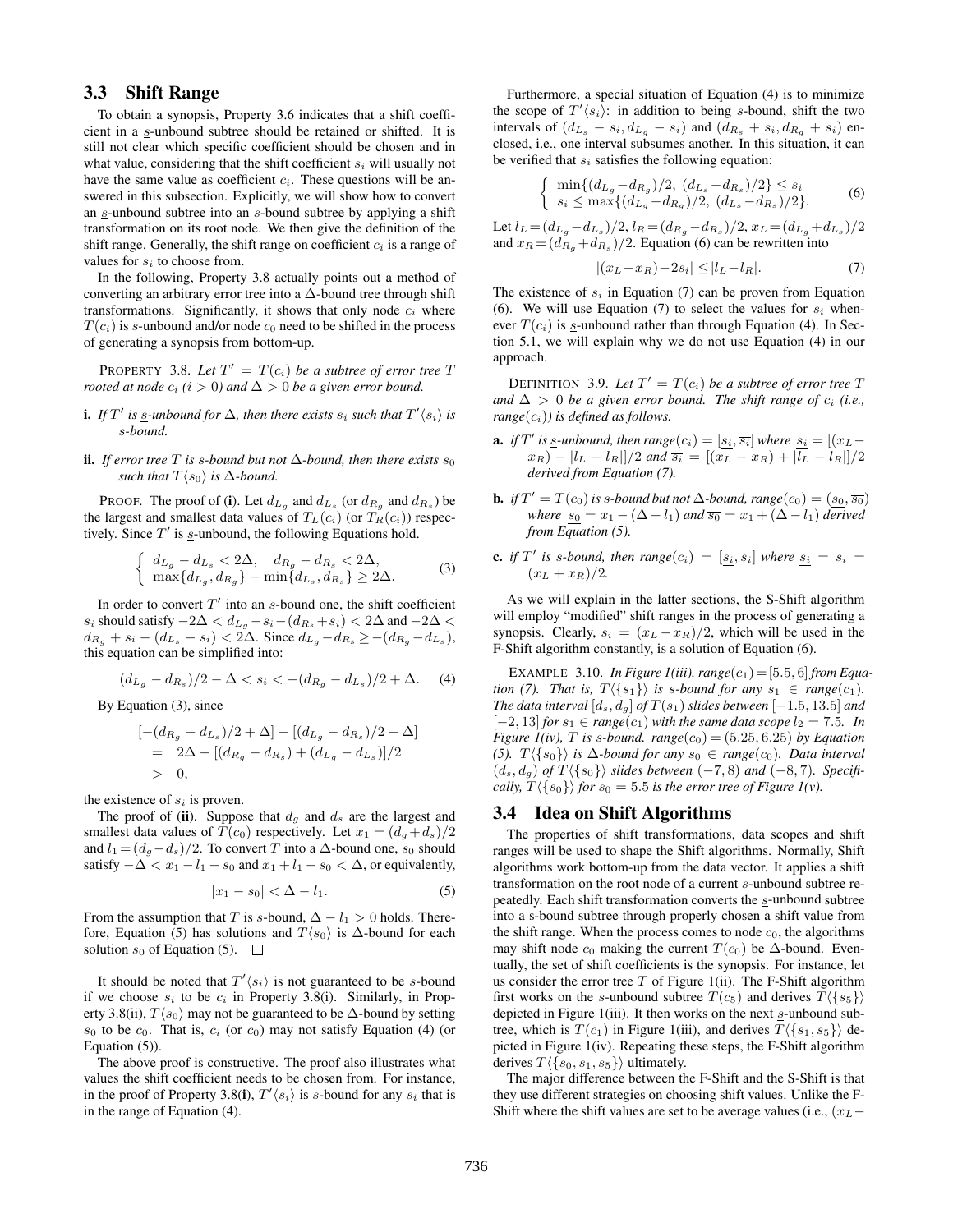$x_R$ )/2) from bottom up, the S-Shift algorithm generate synopsis  $S<sub>S</sub>$  from two phases: the bottom-up phase and the top-down phase. In the bottom-up phase, it computes  $range(c)$  from  $range(c<sub>L</sub>)$  on the left subtree and  $range(c_R)$  on the right subtree in a "modified" way by generalized Equation (7) and Definition 3.9. Its objective is to fuse the maximum overlapped data range on each subtree. In the top-down phase, it instantiates the values of selected shift coefficients within the ranges to compute synopsis  $S<sub>S</sub>$  from top down. Details will be given in the next two sections.

## 4. F-SHIFT ALGORITHM

As depicted in Algorithm 1, the F-Shift (Fixed-value Shift) algorithm employs the data scope and shift technique to obtain a synopsis in bottom-up from the data vector. It does not need to construct  $W_D$  or  $T$  previously. This is because that a shift transformation on  $c \in T$  actually only works on data of  $T_L(c)$  and  $T_R(c)$  in an opposite way and can be described by the data "intervals" of  $T_L(c)$ and  $T_R(c)$ .

In this section, we first describe the F-Shift algorithm. We then study the complexity of F-Shift and discuss the upper bound on the synopses generated from it.

Algorithm 1 : F-Shift( $D,\Delta$ )

#### Input:

D, the original data vector;  $\Delta$ , the specified error bound. Output:

 $\overline{A}$  synopsis  $B$ . That is, the set of shift coefficients that satisfies ∆ bound.

Description:

1: B= $\emptyset$ ; F= $\emptyset$  {Initialize the synopsis and set F}

2: define  $f = (x, l, n) \{x \text{ and } l \text{ describe the current shift range};$  $n$  is the number of data in the current subtree}

3: for  $d_i \in D$  do<br>4:  $f = (d_i, 0, 1)$ 

- $f = (d_i, 0, 1)$ ; add f to F 5: while there exist  $f_l = (x_l, l_l, n_l)$  and  $f_r = (x_r, l_r, n_r)$  in F, such that  $n_l = n_r$  do 6: set  $d_g = \max\{x_l + l_l, x_r + l_r\}$  and  $d_s = \min\{x_l - l_l, x_r - l_r\}$ 7: **if**  $(d_g - d_s \ge 2\Delta)$  then<br>8: **set**  $b = (x_l - x_r)/2, l =$ 8: set  $b = (x_l - x_r)/2$ ,  $l = max\{l_l, l_r\}$  and  $x = (x_l - b)$ else 10: set  $b = 0$ ,  $l = (d_g - d_s)/2$  and  $x = (d_g + d_s)/2$ <br>11: **end if** end if 12: add  $f = (x, l, 2n_r)$  to F<br>13: delete  $f_l$  and  $f_r$  from F
- 13: delete  $f_l$  and  $f_r$  from F<br>14: if  $h \neq 0$  add h to B
- if  $b \neq 0$ , add  $\dot{b}$  to  $B$ 15: end while
- 16: end for
- 

**Ensure:** there is only one element,  $f = (x, l, n)$ , in F 17: if  $|x| \geq |\Delta - l|$ , add x to B 18: return B

#### 4.1 Description of F-Shift

Roughly, the F-Shift algorithm constructs a synopsis from  $d_0$  up to  $d_{N-1}$  gradually onwards (lines 3). This progressive feature is desirable in on-line processing of stream data.

Line  $(7 - 11)$ , is the key part of the algorithm. It uses a "fixed" value to convert an s-unbound subtree into an s-bound one. It constructs  $f = (x, l, 2n)$  from  $f_L = (x_L, l_L, n)$  on the left subtree and  $f_R = (x_R, l_R, n)$  on the right subtree. Suppose that  $d_{L_q}$ and  $d_{L_s}$  are the largest and smallest data values on the left subtree. Each data in the subtree is in the interval of  $(d_{L_s}, d_{L_g})$ . In  $f_L = (x_L, l_L, n, b_L), x_L = (d_{L_g} + d_{L_s})/2$  is the mean of  $d_{L_g}$  and  $d_{L_s}, l_L = (d_{L_g} - d_{L_s})/2$  is the data scope, *n* is the number of data in the subtree.

If the current subtree is s-unbound, a shift transformation is required (Line 8). Let the shift value  $b = (x_L - x_R)/2$ . Clearly, such  $b$  satisfies Equation (7). Line 17 decides  $s_0$ , the shift value of  $c_0$ . This step is based on Equation (5). If  $|x_1| \geq \Delta - l$  then shift  $c_0$ into  $x_1$  that satisfies Equation (5).

Property 3.1 guarantees that Line  $(5 - 15)$  works on an error tree at each iteration. Property 3.3 assures that the final  $B$  of the F-Shift algorithm is a ∆-bound synopsis. The value of each shift coefficient is assigned according to the designated shift range.

EXAMPLE 4.1. *Considering error tree* T *of Figure 1(ii), F-shift* algorithm generates  $s_5 = 8$ ,  $s_1 = 5.75$  and  $s_0 = 5.75$  incremen*tally and eventually obtains the synopsis*  $S_F = \{s_5, s_1, s_0\}.$ 

#### 4.2 Complexity and Upper Bound

In the F-Shift algorithm, the parameters on a node are derived from the parameters on the two children nodes with a constant number of operations. Since there are N number of nodes that need to be processed at most, the total time required to compute  $B$  (i.e.,  $S_F$ ) is  $O(N)$ .

As the algorithm works in bottom up from the data vector, the space complexity of F-Shift is  $O(\log N)$ . This is because that each  $s_i$  of  $S_F$  needs to be derived from the information on nodes  ${c_{2i}, c_{2^2 i+2}, c_{2^3 i+2^2+2}, \ldots}$ , one node at each level of  $T(c_i)$ . That is,  $\log N$  in number.

To estimate  $|S_F|$ , let the number of  $\overline{s}$ -bound subtrees of T be  $t_s$ . Since the F-Shift algorithm needs to shift the root node of two adjacent  $\overline{s}$ -bound subtrees to make it s-bound, it needs to shift at most  $t_s - 1$  nodes to make T become s-bound. Again the F-Shift algorithm may need to adjust  $c_0$  node at the last step to make  $T$  $\Delta$ -bound. Therefore,  $|S_F| \leq 1 + t_s - 1$ . That is,  $|S_F| \leq t_s$ . Thus the following lemma is proven.

LEMMA 4.2. Let the number of  $\overline{s}$ -bound subtrees of  $T$  is  $t_s$ . *Then*  $|S_F| \leq t_s$ *.* 

Moreover, the above bound on  $S_F$  is "tight": it can easily find a example such that  $|S_F| = t_s$ . However, this bound is not applicable to restricted-optimal synopsis  $M_{op}$ : It can be either  $|M_{op}| \le t_s$  or  $|M_{op}| > t_s.$ 

EXAMPLE 4.3. *In Figure 1(ii), since*  $t_s = 4$  *and*  $|M_{op}| = 5$ ,  $|M_{op}| > t_s$  *hold. In Figure 2(i), since*  $t_s = 4$  *and*  $|M_{op}| = 2$ *,*  $|M_{op}| < t_s$  *hold.* 

Furthermore, we have  $|S_F| \leq |S_{op}| \log N$ . This is because, for each  $c_i$  that satisfies  $|T(c_i) \cap S_F| = 1$ , there exist  $s_j$  such that  $s_j \in S_{op} \sqcap T(c_i)$  (Property 3.6(iv)). Let  $S_J$  be the set of all  $s_j$ . Then  $S_J \subseteq S_{op}$ . As the number of ancestors of  $s_j$  is bounded by  $\log N, |S_F| \leq |S_J| \log N \leq |S_{op}| \log N$  holds. In summary, we have proven the following theorem for this section.

THEOREM 4.4. Let D be a data vector with size N and  $\Delta > 0$ . *Suppose*  $S_F$  *is the set of shift coefficients obtained from F-Shift algorithm on* D *and* ∆*. Then*

- $S_F$  *is a synopsis;*
- *the time and space complexity of F-Shift algorithm are*  $O(N)$ *and* O(log N) *respectively;*
- *the size of*  $S_F$  *is bounded by*  $\min\{t_s, |S_{op}|\log N\}.$

EXAMPLE 4.5. *In Figure 2(i), it can be verified that*  $M_{op}$  =  ${c_4, c_7}$  *and*  $S_F = {s_0, s_2, s_3}$  *for*  $s_0 = 3.5$ ,  $s_2 = 4$  *and*  $s_3 =$  $-4$ *. From Equation (7), range*( $c_2$ ) = [3,5] *and range*( $c_3$ ) = [-4.5, -3.5]*. It can also show that*  $S_{op} = \{s'_2, s'_3\}$  *for*  $s'_2 = 5$ *and*  $s'_3 = -4$  *in Figure 2(ii).*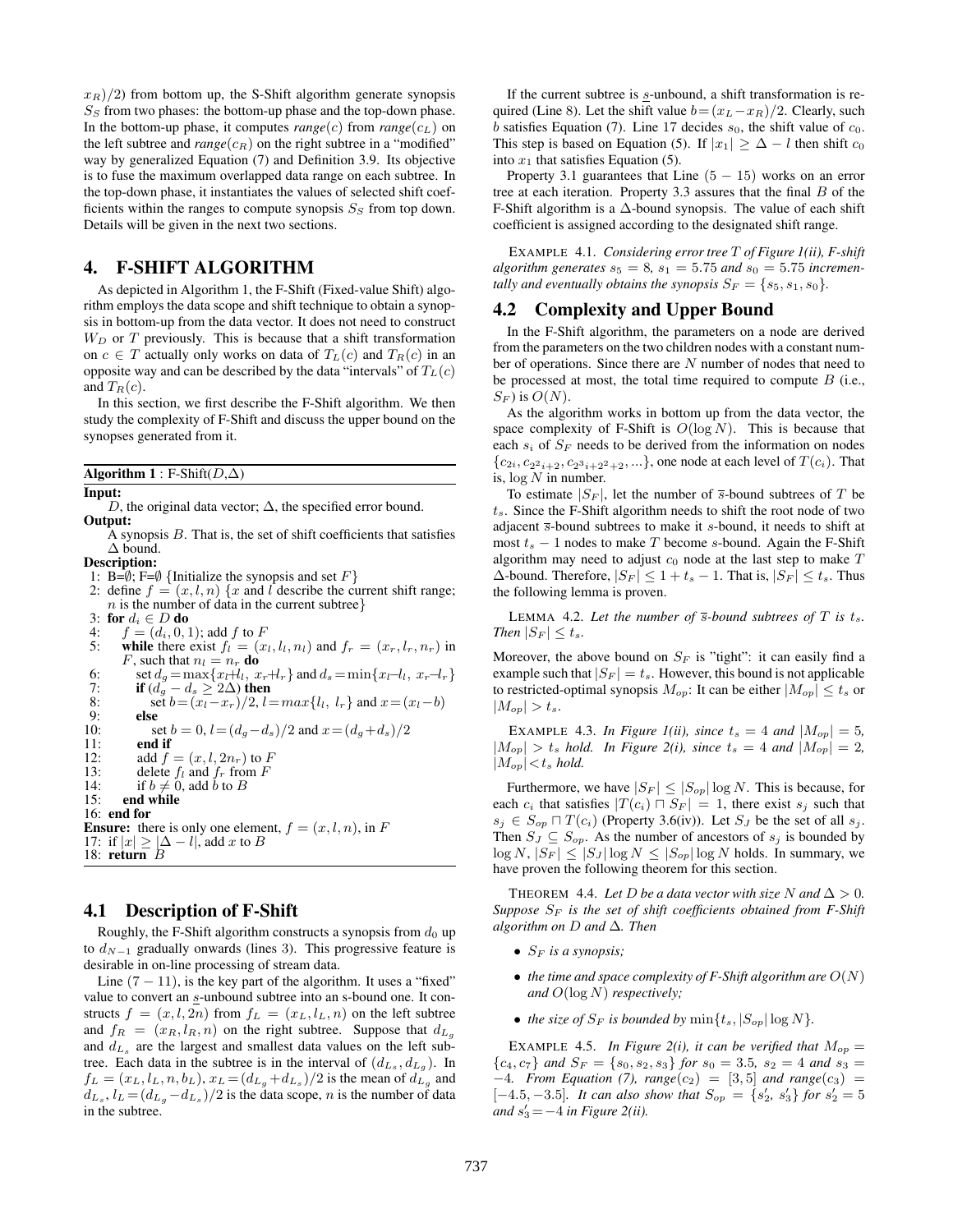

Figure 2: Example.

Besides  $|S_F| > |S_{op}|$ , the above example also indicates that choosing proper shift values can reduce the size of  $S_F$ . This topic will be discussed in Section 5. In contrast, as indicated in the following example, the size of R-optimal  $|M_{op}|$  can be very large even if  $|S_{op}|$  is quite small.

EXAMPLE 4.6. *As depicted in Figure 2(iii),* D *is the data vector that is formed by repeating*  $D_L = [19; 17; 4; 4]$  *and*  $D_R =$  $[7; -1; -3; -7]$  *on its left and right subtree respectively. Let*  $\Delta =$ 8*. It can prove that*  $S_F = \{s_0 = 5.75, s_1 = 5.75\}$  *for each*  $N = 2^n > 8$ *. It can also show that*  $|M_{op}| = N/4 + 2$ *. For instance,*  $M_{op} = \{c_0, c_1, c_4, c_5, c_{12}, c_{14}\}$  when  $N = 16$ *.* 

## 5. S-SHIFT ALGORITHM

The S-Shift (Sliding-value Shift) algorithm is aimed at constructing a smaller sized synopsis. As indicated in Formula (7) of Section 3.3, there exist many shift values other than  $b = (x_L - x_R)/2$ that used for the F-Shift algorithm. As an extension of the F-Shift algorithm, S-Shift algorithm employs shift ranges and "late binding" on shift values to compute a synopsis to diminish the number of shift coefficients. In particular, the strategy behind S-Shift is that first find the set of coefficients that need to be shifted along with their fused shift ranges from bottom-up and then instantiate a proper shift value for each selected coefficient from its range to obtain a synopsis in top-down. In this way, some shift coefficients in  $S_F$  can be evaporated away through fusing the shift ranges on their subtrees. The detailed descriptions and the correctness proof for the algorithm, along with a running example, are given in Appendix.

#### 5.1 The property of S-Shift

In the bottom-up phase of the S-Shift algorithm, each  $f = (c, \_)$ , derived from  $f_L = (c_L, z)$  and  $f_R = (c_R, z)$  with a bounded number of operations, requires  $O(1)$  time. Since there are N number of nodes that need to be processed, the time required in this phase is  $O(N)$ . The space complexity of this phase is also  $O(N)$  as each  $f = (c, c)$  is required in the top-down phase. In the top-down phase, each  $f = (c, z)$  is used either to instantiate a value for an element of  $B$  or to narrow down shift ranges. This phase requires  $O(N)$  in both memory and time for processing N number of nodes. Therefore, the total time/memory requirement of the S-Shift algorithm is  $O(N)$ .

With regard to the size of  $S<sub>S</sub>$ , the synopsis constructed from the S-Shift algorithm relates a varied form of U-optimal problem, which is called U*-scope-based-optimal* problem that stated as follows.

DEFINITION 5.1. *Given data vector*  $D = [d_0; d_1; ...; d_{N-1}]$ and error bound  $\Delta$ , the U-scope-shift-optimal ( $U_s$ -optimal) prob*lem is to find*  $S_{\text{opt}}$ , a synopsis with the smallest set of unrestricted *coefficients among all possible solutions, such that*

- **i**  $S_{opt}$  is a synopsis on  $\Delta$ . That is,  $|d_i \hat{d}_i^{(S_{opt})}| < \Delta$  holds for  $0 \le i \le N - 1$ ;
- ii  $T_i\langle S_i \rangle$  *is* <u>s</u>-unbound for each  $s_i$  ∈  $S_{opt}$  where  $S_i$  =  $S_{opt}$  − { $s_i$ } *and*  $T_i = T(c_i)$  *and*  $i > 0$ *.*

Roughly, the difference between  $U$ -optimal problem and  $U_s$ optimal problem is that  $s_i$  can be chosen from a s-bound subtree in  $U$ -optimal problem but cannot be so in  $U_s$ -optimal problem.

As mentioned early, Phase A minimizes the scope of each subtree and uses Equation (7) rather than Equation (4) to compute ranges. One issue of concern is that this approach of minimization may result in the lose of generality (i.e., a smaller sized synopsis may exist if uses Equation (4)). The concern is clarified in Property 5.2.

**PROPERTY** 5.2. Let  $T_{i_L} = T_L(c_i)$  and  $T_{i_R} = T_R(c_i)$  be the *left and right substree of*  $\overline{T_i} = T(c_i)$ *.* 

- *1. If*  $s_i \in S_{opt}$  *and*  $s_i$  *does not lead to the minimal scope of*  $T_i\langle S_{opt} \rangle$  from  $T_{i_L} \langle S_{opt} \rangle$  and  $T_{i_R} \langle S_{opt} \rangle$ . Then there exists  $s'_{i}$  that can minimize the scope of  $T_{i} \langle S_{opt} \rangle$  such that  $(S_{opt} {s_i}$ )  $\cup$   ${s'_i}$  *is a synopsis.*
- *2. Suppose coefficient*  $c_i$  *is not shifted (i.e.,*  $s_i \notin S_{opt}$ *). Let*  $S =$  $T(c_i) \sqcap S_{opt}$ ,  $S_L = T_L(c_i) \sqcap S_{opt}$  and  $S_R = T_R(c_i) \sqcap S_{opt}$ . *We use*  $d_s$  *and*  $d_g$  *(* $d'_{L_s}$ *and*  $d'_{L_g}$ *,*  $d'_{R_s}$ *and*  $d'_{R_g}$ *, respectively) to denote the smallest and largest data of*  $\widetilde{T}_i \langle S \rangle$   $(T_L \langle S'_L \rangle,$  $T_R\langle S'_R \rangle$ , respectively) where  $S'_L$  (or  $S'_R$ ) is obtained from S<sup>L</sup> *(or* SR*) by assigning different values to some of its elements.* If  $d_s \le \min\{d'_{L_s}, d'_{R_s}\}\$ and  $\max\{d'_{L_g}, d'_{R_g}\} \le d_g$ , *then*  $(S_{opt} - S_L) \cup S'_L$ ,  $(S_{opt} - S_R) \cup S'_R$  and  $(S_{opt} - S_L \cup S'_L)$  $(S_R) \cup S'_L \cup S'_R$  are synopses.

PROOF. We only prove (1) as (2) can be proven similarly.

Let  $d_g$  and  $d_s$  ( $d_{L_g}$  and  $d_{L_s}$ , or  $d_{R_g}$  and  $d_{R_s}$ ) be the largest and smallest data values of  $T_i \langle S_{opt} \rangle$  ( $T_L \langle S_{opt} \rangle$ ) or  $T_R \langle S_{opt} \rangle$ ) respectively where  $T_i = T(c_i)$ . Since  $s_i$  is not maximum overlapping the scopes of  $T_L\langle S_{opt} \rangle$  and  $T_R\langle S_{opt} \rangle$ ,  $(d_{L_g} - s_i > d_{R_g} + s_i) \wedge (d_{L_g}$  $s_i > d_{R_s} + s_i)$  or  $(d_{L_g} - s_i < d_{R_g} + s_i) \wedge (d_{L_s} - s_i < d_{R_s} + s_i)$ holds.

If  $(d_{L_g} - s_i > d_{R_g} + s_i) \wedge (d_{L_s} - s_i > d_{R_s} + s_i)$ , let  $s'_i =$  $\min\{d_{L_g}-d_{R_g},d_{L_s}-d_{R_s}\}\.$  It can be proven that

 $\int \max\{(d_{L_g} - s'_i), (d_{R_g} + s'_i)\} \leq \max\{(d_{L_g} - s_i), (d_{R_g} + s_i)\},$  $\min\{(d_{L_s}-s_i),(d_{R_s}+s_i)\}\leq \min\{(d_{L_s}-s'_i),(d_{R_s}+s'_i)\}.$ That is,

$$
\begin{cases} \max\{(d_{L_g} - s'_i), (d_{R_g} + s'_i)\} \le d_g, \\ d_s \le \min\{(d_{L_s} - s'_i), (d_{R_s} + s'_i)\}.\end{cases}
$$

Let  $d'_g = \max\{(d_{L_g} - s'_i), (d_{R_g} + s'_i)\}\$ and  $d'_s = \min\{(d_{L_s} - s'_i)\}$  $s'_i$ ),  $(d_{R_s} + s'_i)$ . The above formulae imply that  $(|d'_g - \gamma|$  <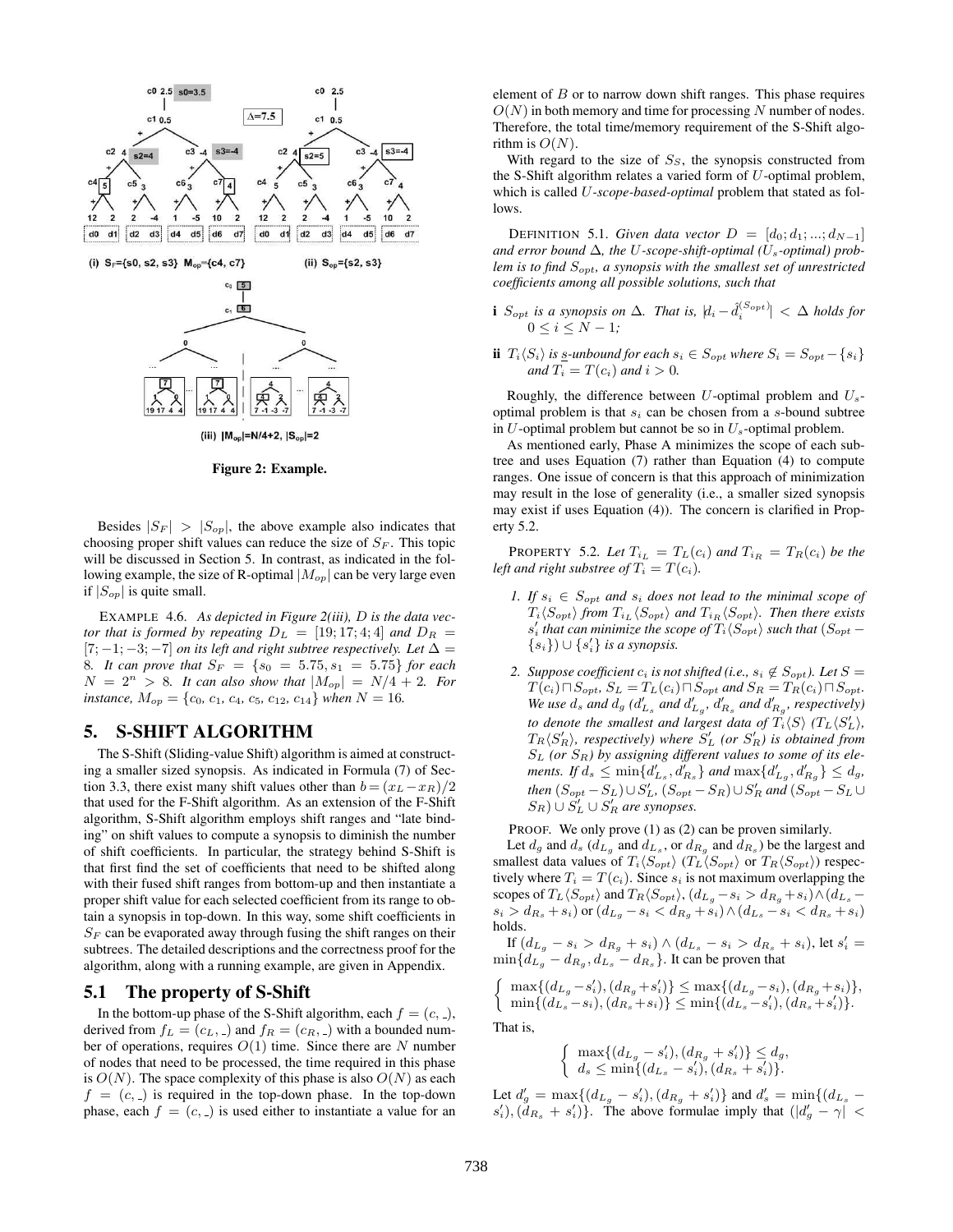$\Delta$ )  $\wedge (|d'_s - \gamma| < \Delta)$  if  $|d_g - \gamma| < \Delta$  and  $|d_s - \gamma| < \Delta$ . Therefore,  $(S_{opt} - \{s_i\}) \cup \{s_i'\}$  is a synopsis by definition.

Similarly, it can be proven that the result for the situation of  $(d_{L_g} - s_i < d_{R_g} + s_i) \wedge (d_{L_s} - s_i < d_{R_s} + s_i).$  □

Intuitively, Property 5.2 means that  $S_{opt}$  can always be constructed by minimizing the scopes of subtrees. Since the S-Shift algorithm checks all possible shift values that lead to the minimized scopes of subtrees, the following theorem is proven.

THEOREM 5.3. Let D be a data vector with size N and  $\Delta$  > 0*. Suppose* S<sup>S</sup> *is the set of shift coefficients obtained from S-Shift algorithm on* D *and* ∆*. Then*

- S<sup>S</sup> *is an optimal synopsis for the* Us*-optimal problem (i.e.,*  $|S_S| = |S_{opt}|$  *and*  $|S_S| \leq |S_F|$ *);*
- *the time and space complexity of S-Shift algorithm are*  $O(N)$ ;
- *the size of*  $S_S$  *is bounded by*  $\min\{t_s, |S_{op}|\log N\}.$

In the above theorem, the bound on  $|S<sub>S</sub>|$  is directly obtained from Theorem 4.4.



Figure 3: Distributions of various Data Sets

#### 6. EXPERIMENTAL EVALUATION

In this section, we present some of our experimental results of the Shift algorithms to illustrate their compression quality and time efficiency. We compare the results to those achieved with the restricted error bound synopses construction algorithm in [12] and the KSM algorithm in [10]. We also test the scalability and workability on the Shift algorithms. All the algorithms are implemented in GNU C++ and all the experiments are performed on an Intel Xeon 3.0GHZ Linux box with 2 GB memory.

**Experiment Bed<sup>4</sup>.** The experiments are conducted on two synthetic data sets and two real life data sets. The two synthetic data sets, as depicted in Figure 3 (a) and (b), are *Uni* and *Zipf* respectively with their values distributed in [0, 1000]. Uni contains values following uniform distribution. Zipf contains values following zipf distribution with a zipf parameter of 2.0, i.e. a highly skewed distribution. The two real data sets used in this section are acquired from UCI KDD Archive [1]: *TEM* and *EEG* as depicted in Figure 3 (c) and (d) respectively. *TEM* is sea surface temperatures extracted from the El Nino Data set, taken from a series of buoys positioned throughout the equatorial Pacific. This data set is also used in [10] for its experiments. *EEG* includes values, in microvolt (mV), acquired from a large study to examine EEG correlates of genetic predisposition to alcoholism. We implement our two  $(\log N)$ -approximate algorithms, the F-Shift algorithm (F) and the S-Shift algorithm (S). As a reference, we also implement the optimal restricted error bound synopses construction algorithm [12], denoted by *R*. For the KSM algorithm, we use the source code that borrowed from the authors of [10].



Figure 4: Sizes of Synopses on various Data Sets

## 6.1 Compression Quality

Since the size of synopses reflect the compression quality, we shall construct error bound synopses for each of the algorithms F, S, and R and compare these obtained synopses against the optimal one in this subsection. As stated in [10] that a smaller  $\delta$  in KSM algorithm leads to a smaller sized synopsis under a sacrifice of construction time, we shall use the synopses generated from KSM algorithm under smaller  $\delta$  as the substitutes of optimal synopses. With this intention in mind, we tune  $\delta$  such that the average construction time on synopses by KSM is between 30 to 80 hours for each considered data set and assume these generated synopses are quite close to the optimal in the experiments.

Figure 4 presents the experiment results on the four data sets. The value of  $\Delta/\delta$  indicates how we set  $\delta$  for KSM in each data set. In Figure 4, we choose the displayed range of error bounds ( $\Delta$ ) to be practical in real situations<sup>5</sup>. For example, on TEM data, the error bounds are set from 1 to 3.5 due to the small standard deviation (1.91). Larger error bounds can seriously blur the details of TEM and are quite undistinguishable.

As indicated in Figure 4, F and S achieve better compression quality than that of R. S performs quite well since it generates similar sized synopses as that of KSM in many cases. S also performs better than F, which supports our previous theorems that  $S$  generates optimal shift synopses. We conclude that the two shift algorithms, especially S-shift, demonstrate superb compression quality.

<sup>4</sup>We also generate another moderate skew data set with values following normal distribution in our experiments. The test results on this data set lies between that of Uni and Zipf. Due to space limitation, we will not report the details in this version of this paper.

<sup>&</sup>lt;sup>5</sup>Similar trends are discovered for other ranges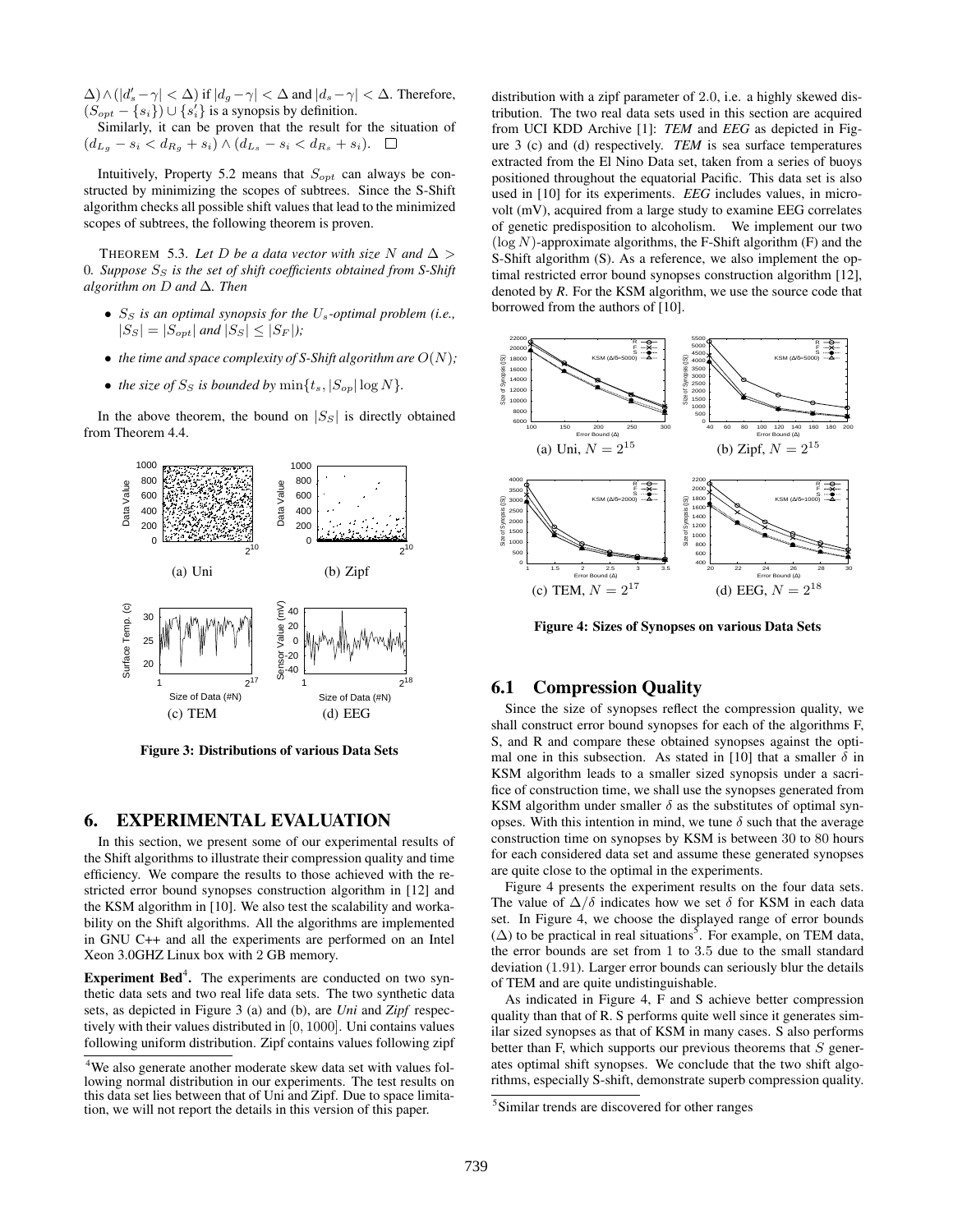|              | Uni  | Zipf               | <b>TEM</b>         | EEG                |
|--------------|------|--------------------|--------------------|--------------------|
| R/KSM        | 341  |                    | 625                | 4367               |
| <b>F/KSM</b> | 0.12 | $3 \times 10^{-3}$ | $5 \times 10^{-4}$ | $1 \times 10^{-3}$ |
| S/KSM        | 0.01 | $1 \times 10^{-7}$ | $4 \times 10^{-4}$ | $7 \times 10^{-4}$ |

Table 2: Synopses construction time comparison



Figure 5: Time of synopses construction on various Data Sets

#### 6.2 Time Efficiency

Unlike the running time of F, S and R that solely depends on  $N$ , the running time of KSM is also heavily related to  $(\Delta/\delta)^2$ : A big  $\delta$ results in a quick construction with poor compression quality while a small  $\delta$  results in a slow construction with a good compression quality. In this subsection, we evaluate the synopses construction time under a fixed error bound ( $\Delta$ ) and various  $\delta$  values on KSM. From the following discussion, we conclude that the two shift algorithms, especially S-shift one, can be  $1 \sim 7$  orders of magnitudes faster than KSM algorithm when constructing similar sized synopses.

Figure 5 shows the synopses construction time on the four data sets. KSM demonstrates a trade-off between construction time and synopses sizes. Table 2 lists the construction time ratios with KSM upon constructing similar sized synopses. It indicates that R is far more slower than KSM on constructing a similar quality synopsis. The shift algorithms, F and S both perform better than KSM under a smaller  $\delta$ . That is, when constructing similar sized synopses, F improves the synopses construction time  $1 \sim 4$  orders of magnitudes. S improves the synopses construction time  $2 \sim 7$  orders of magnitudes. This can be explained from  $O((\frac{\Delta}{\delta})^2 N)$  time complexity on smaller  $\delta$ . Besides, termed as TM data set, the TEM data set is also used in Figure 8(a) of [10]. When constructing synopses for  $\delta = 0.1$  on the TEM data set, Figure 5(c) shows that KSM requires no more time than that of indicated in Figure 8(a) of [10].

It is also interesting to note that the performances of F and S are especially well when constructing synopses on data sets with skewed distribution.

#### 6.3 Scalability

To evaluate the time and compression quality performance trends of F and S on large data sets, the scalability test is twofold: (A)



Figure 6: Scalability on synopses construction

evaluating the synopses construction time on various data sizes and (B) assessing the compression quality (synopses size) on various data sizes. For the KSM in (B), we set small  $\delta$  values as we did in section 6.1 to generate near optimal results. We omit the tests of R in this part.

Figure 6 presents the results for (A). It shows that the running time of F and S keeps a straight line and scales well with larger data sizes. In these tests, both shift algorithms can generate arbitrary error-bound synopses in less than 1 second, even for very large data sets with up to  $2^{18}$  values.

Figure 7 presents the results for (B). It shows that the shift algorithms have good compression quality on various data sizes. The S performs especially well as we can hardly distinguish it from the near optimal results generated by KSM in all our experiment results.



Figure 7: Scalability on compression quality

#### 6.4 Workability

Our last test focuses on the workability of our two shift-based algorithms. As mentioned early, one application of our techniques is to compress the time series data acquired through clinical operations. The generated synopses will be used to reconstruct the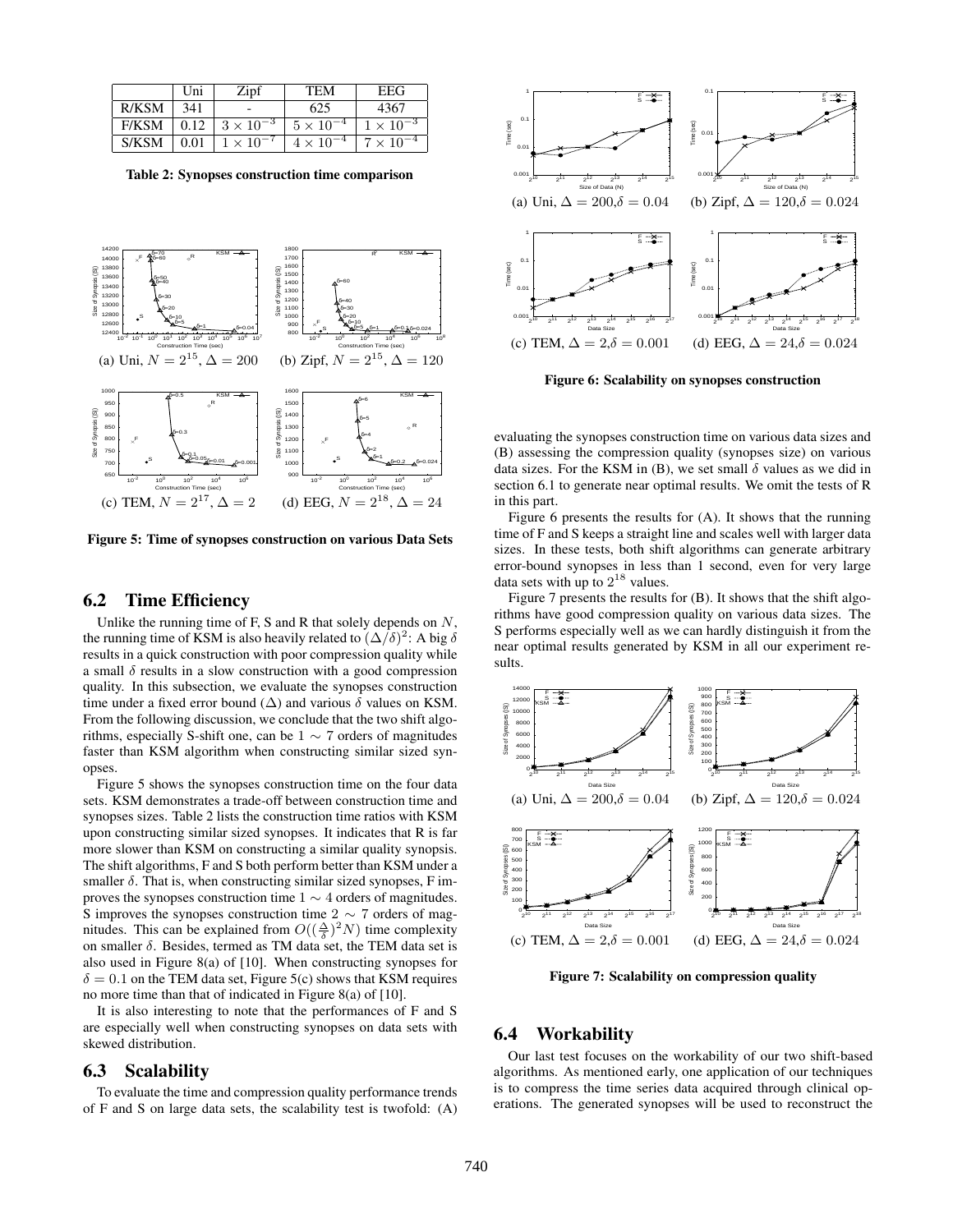

Figure 8: Approximation of the EEG Data set

original data values under some error bounds. We use the synopses generated by S to reconstruct the original data. Specifically, the synopses reconstruct the EEG data set. Figure 8 shows the reconstructed approximation data of the EEG data set where the two synopses have error bounds 5 and 20 respectively. Obviously, the two reconstructed data set are quite similar to the original data set, while the synopses size is only  $10\%$  to  $0.6\%$  of the original data size.

## 6.5 Summary

In general, all the experiments indicate that the Shift algorithms construct small size of synopses for both synthetic and real data sets. The S-Shift algorithm is especially efficient, in terms of synopses size. Moreover, both Shift algorithms construct synopses in less than 0.1 second, even when the size of original data reaches up to  $2^{18}$ . This demonstrates that our algorithms are efficient and practically capable for large data sets.

### 7. CONCLUSION

In this paper, we have proposed two new algorithms for constructing the unrestricted error bound synopses. The algorithms are highly practical, cheap to run and generate smaller-sized synopses. Of the two shift algorithms, as we have previously mentioned, the F-Shift algorithm can compress stream data directly. In conclusion,

However, the paper leaves many attractive open problems to be answered in the future work. There exist gaps between F-Shift and S-Shift algorithms: If better compressing outcomes can be achieved through using other fixed values rather than the ones that are used in F-Shift? Besides, it is still not clear how to find Uoptimal synopsis  $S_{op}$  more efficiently. Our future work will consider these problems.

It should be noted that Guha et al proposed new results on errorbound synopses [7] after this work was submitted for publication. The comparisons with our approaches will be presented in [17].

Acknowledgments: The authors would like to thank Panagiotis Karras, Dimitris Sacharidis and Nikos Mamoulis for their generous giving us their source code for the comparison tests in this paper.

## 8. REFERENCES

- [1] KDD archive. http://kdd.ics.uci.edu.
- [2] M. Garofalakis and P. B. Gibbons. Wavelet synopses with error guarantees. In *ACM SIGMOD*, pages 476–487, 2002.
- [3] M. Garofalakis and A. Kumar. Deterministic wavelet thresholding for maximum-error metrics. In *ACM PODS*, pages 166–176, 2004.
- [4] S. Guha. Space efficiency in synopsis construction algorithms. In *VLDB*, pages 409–420, 2005.
- [5] S. Guha and B.Harb. Approximation algorithms for wavelet transform coding of data streams. In *SODA*, pages 698–707, 2006.
- [6] S. Guha and B. Harb. Wavelet synopsis for data streams: minimizing non-euclidean error. In *ACM SIGKDD*, pages 88–97, 2005.
- [7] S. Guha and B. Harb. Approximation algorithms for wavelet transform coding of data streams. *IEEE Transactions on Information Theory*, 54(2):811–830, Feb. 2008.
- [8] S. Guha, K. Shim, and J. Woo. Rehist: Relative error histogram construction algorithms. In *VLDB*, pages 300–311, 2004.
- [9] P. Karras and N. Mamoulis. One-pass wavelet synopses for maximum-error metrics. In *VLDB*, pages 421–432, 2005.
- [10] P. Karras, D. Sacharidis, and N. Mamoulis. Exploiting duality in summarization with deterministic guarantees. In *ACM SIGKDD*, pages 380–389, 2007.
- [11] Y. Matias, J. S. Vitter, and M. Wang. Wavelet-based histograms for selectivity estimation. In *ACM SIGMOD*, pages 448–459, 1998.
- [12] S. Muthukrishnan. Subquadratic algorithms for workload-aware haar wavelet synopses. In *FSTTCS*, pages 285–296, 2005.
- [13] C. Pang, O. Zhang, D. Hansen, and A. Maeder. Constructing unrestricted wavelet synopses under maximum error bound. http://e-hrc.net/pubs/papers/pdf/shiftWaveletRelACM-1.pdf. Technical Report (08/209), ICT CSIRO.
- [14] C. Pang, O. Zhang, D. Hansen, and A. Maeder. Building data synopses within a known maximum error bound. In *APWeb/WAIM2007*, 2007.
- [15] E. J. Stollnitz, T. D. Derose, and D. H. Salesin. *Wavelets for computer graphics: theory and applications*. 1996.
- [16] J. S. Vitter and M. Wang. Approximate computation of multidimensional aggregates of sparse data using wavelets. In *ACM SIGMOD*, pages 193–204, 1999.
- [17] Q. Zhang, C. Pang, and D. Hansen. On multidimensional wavelet synopses for maximum error bounds. CSIRO Technical Report.

## APPENDIX

#### Appendix:

#### Algorithm 2 S-Shift( $D,\Delta$ )

Input:

- D, the original data set;  $\Delta$ , the specified error bound; T, the error tree. Output:
	- B, the set of shift coefficients that satisfies  $\Delta$  bound.
- Description:
- 
- 1:  $B = \emptyset$  {Initialize the synopsis set}<br>2: for  $d_i \in D$  do  $\overline{3}$ :  $f_{N+i} = (c_{N+i}, d_i, d_i, 0, 0);$
- 
- 4: end for<br>5:  ${Bottom}$  ${5}$ *Abottom-Up Phase A: Compute B and*  $f_i = (c_i, \underline{x_i}, \overline{x_i}, l_i, g_i)$  *from*  $f_{2i}$  *and*  $f_{2i+1}$  *from bottom-up* (Refer to Section .1.1)}
- 6: {*Top-Down Phase B: Compute each value of B,*  $f_{2i} = (c_{2i}, x_{2i}, x_{2i}, l_{2i}, g_{2i})$ *and*  $f_{2i+1} = (c_{2i+1}, x_{2i+1}, x_{2i+1}, l_{2i+1}, g_{2i+1})$  *from*  $f_i = (c_i, x_i, x_i, l_i, g_i)$  (Refer to Section .1.2)}
- 7: return B

## .1 Description of S-Shift

Depicted in Algorithm 2, the S-Shift algorithm has two phases in function: Phase A (bottom-up phase) and Phase B (top-down phase). In Phase A, it marks the coefficients that need to be shifted and computes the reduced shift range from the ranges on the left and right subtrees. In Phase B, it locates a feasible shift value within the shift range for each marked coefficient generated in Phase A.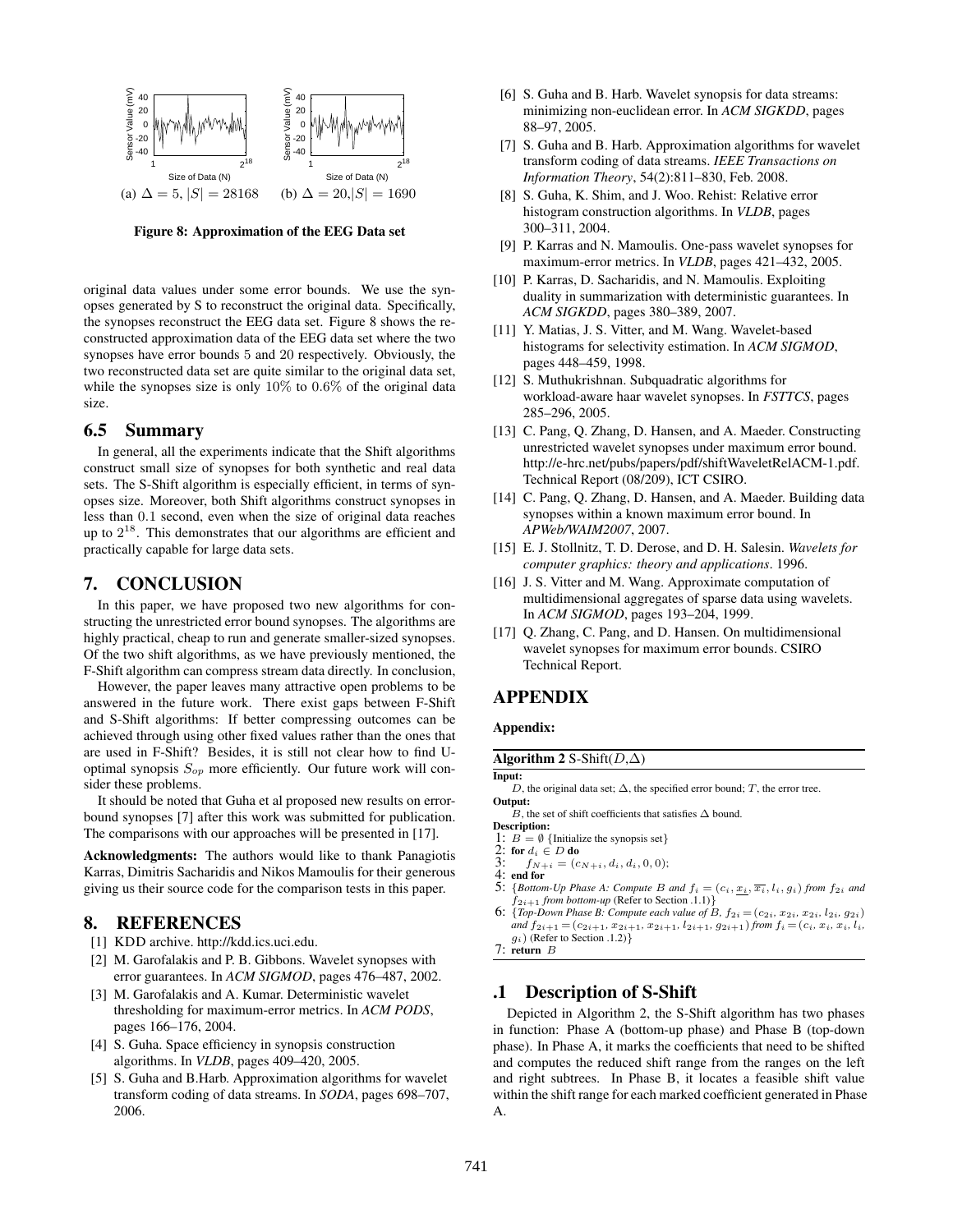To obtain a synopsis<sup>6</sup>, the S-Shift algorithm computes and stores  $f = (c, x, \overline{x}, l, q)$  in bottom-up for each coefficient c: l is the scope of the current  $T(c)$ ; q is a flag indicator that specifies c need to shift if q is assigned to 1. The interval  $[x, \overline{x}]$  indicates that the data interval [d<sub>s</sub>, d<sub>g</sub>] of T(c) can slide from  $[x-l, x+l]$  to  $[\overline{x}-l, \overline{x}+l]$ and can be denoted as  $[x - l, x + l]$  for  $x \in [\underline{x}, \overline{x}]$  in general.

The detailed descriptions and proof for the two phases are given in the next two subsections.

#### *.1.1 Phase A (line* 5*) description*

The central part of this phase is to compute  $f = (c, \underline{x}, \overline{x}, l, g)$ from left child  $f_L = (c_L, \underline{x_L}, \overline{x_L}, l_L, g_L)$  and right child  $f_R =$  $(c_R, \underline{x_R}, \overline{x_R}, l_R, g_R)$  based on the following two facts:

(i)  $l_L < \Delta$  and  $l_R < \Delta$ ;

(ii) each data  $d_L$  of  $T_L(c)$  is in interval  $R(x_L) = [x_L - l_L, x_L +$  $l_L$ ] and each data  $d_R$  of  $T_R(c)$  is in interval  $R(x_R) = [x_R - x_R]$  $l_R, x_R + l_R$  for  $x_L \in [x_L, \overline{x_L}]$  and  $x_R \in [x_R, \overline{x_R}]$ .

To obtain  $f = (c, z)$ , the procedure first checks whether coefficient c need be shifted then computes the parameters accordingly. Clearly, coefficient c do not need to shift if and only if  $\exists x_L, x_R$ , where  $x_L \in [x_L, \overline{x_L}]$  and  $x_R \in [x_R, \overline{x_R}]$ , such that<sup>7</sup>

$$
\max_{\substack{d' \in R(x_L) \\ d'' \in R(x_R)}} |d' - d''| < 2\Delta. \tag{8}
$$

Roughly, the idea of this phase is as follows:

- 1. If Formula (8) holds, obtain x such that  $R(x)$  is enclosed in every  $R(x_L) \cup R(x_R)$  that will be illustrated in Step (A2) and Step (A3) in the following.
- 2. Otherwise, shift coefficient c and obtain x such that  $R(x_L$ x) and  $R(x_R + x)$  are enclosed that will be illustrated in Step (A1) in the following.

More specifically, the computation of  $f = (c, \underline{x}, \overline{x}, l, g)$  from  $f_L = (c_L, \underline{x_L}, \overline{x_L}, l_L, g_L)$  and  $f_R = (c_R, \underline{x_R}, \overline{x_R}, l_R, g_R)$  works as follows:

A1. Compute parameters when  $c$  needs to be shifted. Coefficient  $c$ need to be shifted if

$$
min|x_L - x_R| + (l_L + l_R) \ge 2\Delta.
$$
 (9)

This means that current  $T(c)$  is s-unbound no matter what values of  $x_L \in [x_L, \overline{x_L}]$  and  $x_R \in [x_R, \overline{x_R}]$  are assigned. In this situation, coefficient  $c$  need to be shifted into  $s$ . In order to minimize the scope of  $T\langle s \rangle$ , s should satisfy Formula (7). Furthermore, s need to accumulate the shift ranges from  $T_L(c)$  and  $T_R(c)$ . Therefore, it need to replace  $s_i$  of Formula (7) with  $x = x_L - s_i$  (or  $x = x_R + s_i$ ) to acquire the shift range of x:

$$
(x_L + x_R) - |l_L - l_R| \le 2x \le (x_L + x_R) + |l_L - l_R|.
$$

By replacing  $(x_L + x_R)$  with  $(x_L + x_R)$  on the left and with  $(\overline{x_L} + \overline{x_R})$  on the right in the above formula,

$$
(\underline{x}_L + \underline{x}_R) - |l_L - l_R| \le 2x \le (\overline{x}_L + \overline{x}_R) + |l_L - l_R|.
$$

Based on this formula, set

$$
\begin{cases}\n\frac{x}{\overline{x}} = \left[ \frac{(x_L + x_R)}{(\overline{x_L} + \overline{x_R})} - |l_L - l_R| \right] / 2, \\
l = \max \{ l_L, l_R \} \text{ and } g = 1.\n\end{cases}
$$

A2. Compute parameters when  $c$  does not need to shift and

 $|l_L - l_R| < min|x_L - x_R| < 2\Delta - (l_L + l_R)$ 

holds. In this situation, although  $T(c)$  is s-bound, there exist a unique maximum overlapped data range (i.e.,  $x = \overline{x}$ ) and the minimized scope of  $T(c)$  (through adjusting  $x<sub>L</sub>$  and  $x<sub>R</sub>$ ) is large than  $\max\{l_L, l_R\}$ . Set

$$
l = (l_L + l_R + min|x_L - x_R|)/2
$$
 and  $g = 2$ .

Since the upper data interval needs to move downwards and the lower interval needs to move upwards, two cases exist:

- If  $x_L > x_R$ , set  $x$  and  $\overline{x}$  to be  $(l_L + x_L + \overline{x_R} l_R)/2$  as  $x+1=l_L+x_L$  and  $x-l=\overline{x_R}-l_R$ .
- If  $x_L \leq x_R$ , set  $\underline{x}$  and  $\overline{x}$  to be  $(l_R + x_R + \overline{x_L} l_L)/2$  as  $x+1=x_R + l_R$  and  $x-l=\overline{x_L} - l_L$ .

A3. Compute parameters when  $c$  does not need to shift and

$$
min|x_L - x_R| \leq |l_L - l_R|
$$

holds. Under this situation, the maximum overlapped range can be located in many places (i.e.,  $x < \overline{x}$ ). Set

$$
l = \max\{l_L, l_R\} \text{ and } g = 3.
$$

If  $l_L > l_R$ , move the shorter scope  $(l_R)$  to be included by the longer scope  $(l_L)$ . Using x to replace  $x_L$  in the above formula,

$$
\begin{cases} -|l_L - l_R| \le x - x_R \le |l_L - l_R|, \\ x_L \le x \le \overline{x_L}. \end{cases}
$$

This implies,

$$
\max\{x_L, x_R - |l_L - l_R|\} \le x \le \min\{\overline{x_L}, \overline{x_R} + |l_L - l_R|\}.
$$

Similarly, if  $l_L \leq l_R$ ,

$$
\max\{\underline{x_R}, \underline{x_L} - |l_L - l_R|\} \le x \le \min\{\overline{x_R}, \overline{x_L} + |l_L - l_R|\}.
$$

Therefore,

1. if 
$$
l_L > l_R
$$
, set  
\n
$$
\begin{cases}\n\frac{x}{\overline{x}} = \max\{\frac{x_L}{\overline{x_L}}, \frac{x_R}{\overline{x_R}} - |l_L - l_R|\}, \\
\overline{x} = \min\{\overline{x_L}, \frac{x_R}{\overline{x_R}} + |l_L - l_R|\}.\n\end{cases}
$$
\n2. If  $l_L \leq l_R$ , set

# $\int \underline{x} = \max\{x_R, x_L - |l_L - l_R|\},$  $\overline{x}=\min{\overline{x_R}, \overline{x_L}+|l_L-l_R|}.$

#### *.1.2 Phase B (line* 6*) description*

The objective of this phase is to assign a proper shift value $8$  for each  $\{c_i|f_i = (c_i, \underline{x_i}, \overline{x_i}, l_i, g_i) \wedge (g_i = 1)\}\$  and narrow down the range  $[x_i, \overline{x_i}]$  into an instance value  $x_i$  of  $x_i \leq x_i \leq \overline{x_i}$  from top-down starting at  $c_0$ .

First, it computes  $s_0$ , the shift coefficient at  $c_0$  and an instance value from  $[x_1, \overline{x_1}]$  to satisfy the selected  $s_0$ . By replacing  $x_1$  with  $x_1$  (and  $\overline{x_1}$ ) in Formula (5), it obtains

$$
\underline{x_1} - (\Delta - l_1) < s_0 < \overline{x_1} + (\Delta - l_1).
$$

If s<sub>0</sub>'s range includes 0, then  $c_0$  does not need to shift and let  $s_0 =$ 0. Otherwise, set  $s_0 = (x_1 + \overline{x_1})/2$ . It can prove that  $|x_1 - s_0|$  <  $|l_1 - \Delta|$ . Add  $s_0$  into B and set  $sum(x) = s_0$ .

<sup>&</sup>lt;sup>6</sup>For easy descriptions, in S-Shift algorithm, we add c in  $f(c, z)$ and use  $[\underline{x}, \overline{x}]$  rather than  $[\underline{s}, \overline{s}]$  as in Definition 3.9.

<sup>&</sup>lt;sup>7</sup>Or, equivalently,  $|x_L - x_R| + (l_L + l_R) < 2\Delta$  as expressed similar to Formula (9).

<sup>&</sup>lt;sup>8</sup>There may exist many feasible shift values for  $c_i$ . Without loss the generality, we assign a "middle" value in the range in our approach.